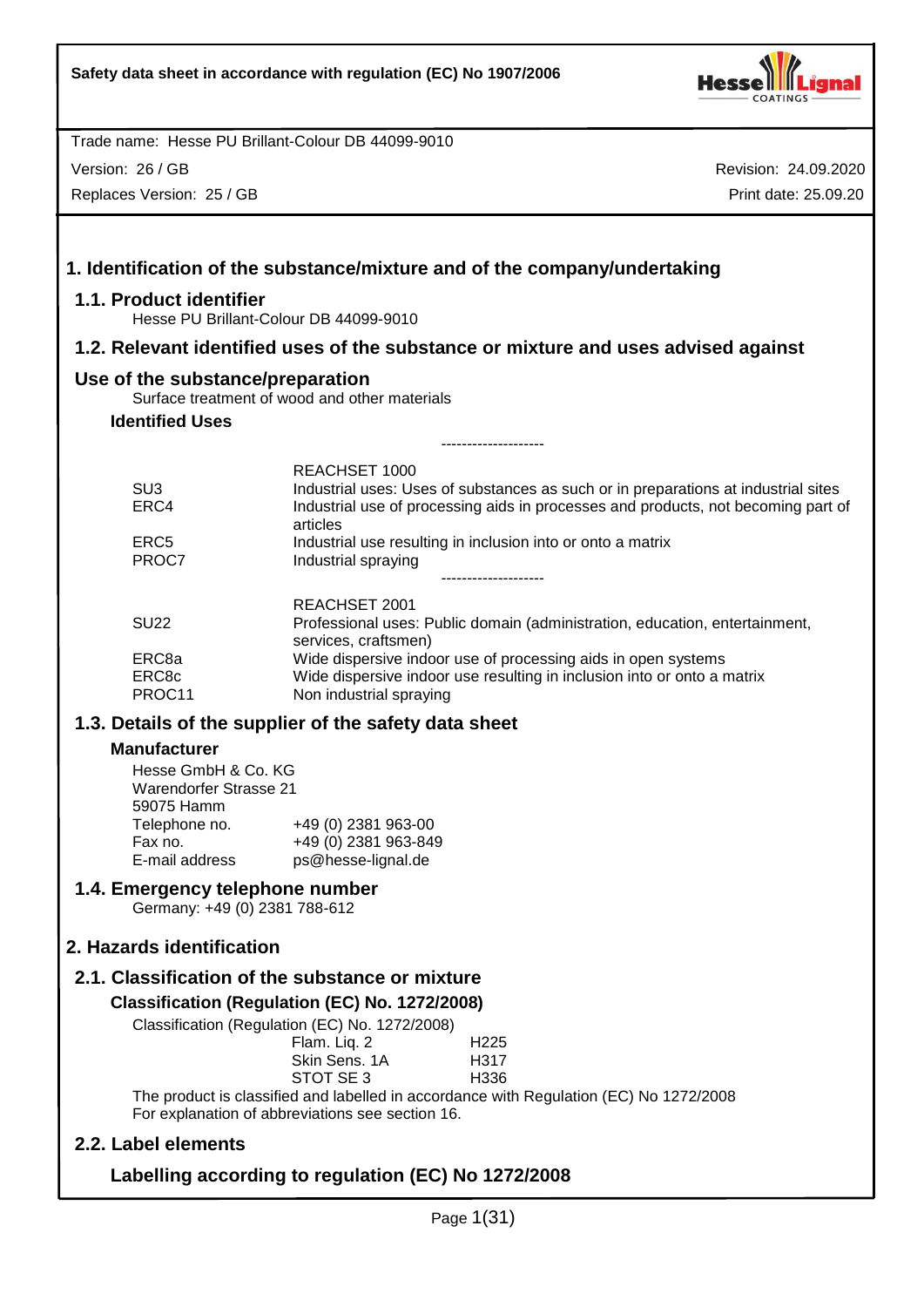

Version: 26 / GB Replaces Version: 25 / GB

Revision: 24.09.2020 Print date: 25.09.20

**Hazard pictograms Signal word** Danger **Hazard statements** H317 May cause an allergic skin reaction. H336 May cause drowsiness or dizziness. H225 Highly flammable liquid and vapour. **Precautionary statements** P210 Keep away from heat, hot surfaces, sparks, open flames and other ignition sources. No smoking. P261 Avoid breathing dust/fume/gas/mist/vapours/spray. P280 Wear protective gloves/protective clothing/eye protection/face protection. P304+P340 IF INHALED: Remove person to fresh air and keep comfortable for breathing. P308+P313 IF exposed or concerned: Get medical advice/ attention. P333+P313 If skin irritation or rash occurs: Get medical advice/attention. **Hazardous component(s) to be indicated on label (Regulation (EC) No. 1272/2008)** contains salt of polyamine amide; n-butyl acetate; 2-methoxy-1-methylethyl acetate; Hydrocarbons, C9, aromatics **Supplemental information** EUH066 Repeated exposure may cause skin dryness or cracking. **2.3. Other hazards** This mixture contains no substance considered to be persistent, bioaccumulating nor toxic (PBT). This mixture contains no substance considered to be very persistent nor very bioaccumulating (vPvB) (if not listed in Section 3). **3. Composition/information on ingredients Hazardous ingredients n-butyl acetate** 123-86-4<br>204-658-1 EINECS no.<br>Registration no. 01-2119485493-29  $\text{Concentration}$   $\text{>=}$  25 < 50 % Classification (Regulation (EC) No. 1272/2008) Flam. Liq. 3 H226 STOT SE 3 H336 Nervous system EUH066 **xylene** CAS No. 1330-20-7 EINECS no. 215-535-7 Registration no. 01-2119488216-32 Concentration  $\rightarrow$  1 < 10 % Classification (Regulation (EC) No. 1272/2008)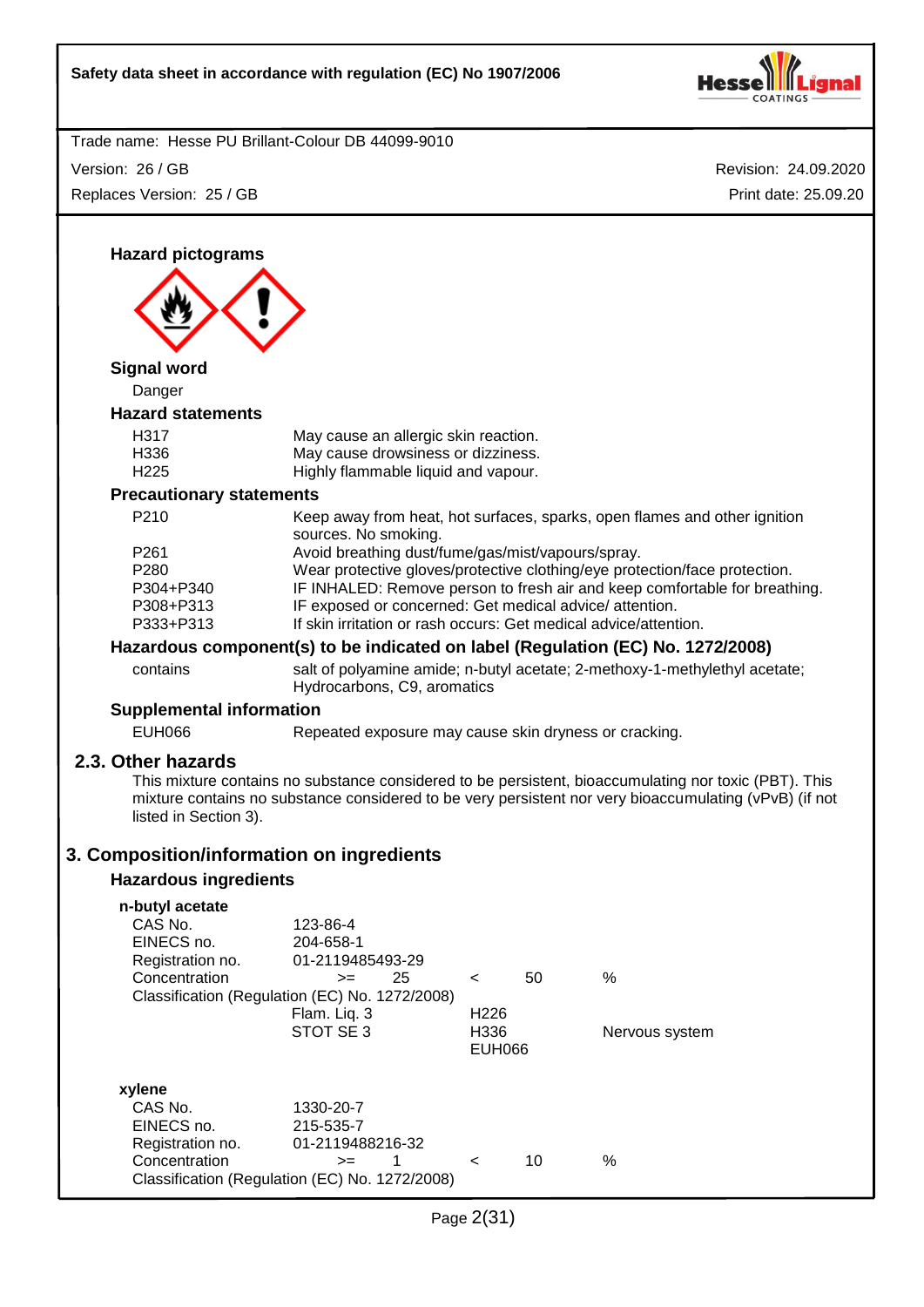

| Trade name: Hesse PU Brillant-Colour DB 44099-9010                 |                          |                |                                       |
|--------------------------------------------------------------------|--------------------------|----------------|---------------------------------------|
| Version: 26 / GB                                                   |                          |                | Revision: 24.09.2020                  |
| Replaces Version: 25 / GB                                          |                          |                | Print date: 25.09.20                  |
|                                                                    |                          |                |                                       |
| Flam. Liq. 3                                                       | H <sub>226</sub>         |                |                                       |
| Acute Tox. 4                                                       | H332                     |                | Route of exposure: Inhalation         |
| Acute Tox. 4                                                       | H312                     |                | exposure<br>Route of exposure: Dermal |
|                                                                    |                          |                | exposure                              |
| Skin Irrit. 2<br>Asp. Tox. 1                                       | H315<br>H304             |                |                                       |
| STOT SE3                                                           | H335                     |                | Respiratory tract                     |
| Eye Irrit. 2                                                       | H319                     |                |                                       |
| 2-methoxy-1-methylethyl acetate                                    |                          |                |                                       |
| CAS No.<br>108-65-6                                                |                          |                |                                       |
| EINECS no.<br>203-603-9                                            |                          |                |                                       |
| Registration no.<br>01-2119475791-29<br>Concentration<br>1<br>$>=$ | $\,<\,$                  | 10             | %                                     |
| Classification (Regulation (EC) No. 1272/2008)                     |                          |                |                                       |
| Flam. Liq. 3                                                       | H226                     |                |                                       |
| STOT SE 3                                                          | H336                     |                |                                       |
| ethylbenzene                                                       |                          |                |                                       |
| CAS No.<br>$100 - 41 - 4$                                          |                          |                |                                       |
| EINECS no.<br>202-849-4<br>Registration no.<br>01-2119489370-35    |                          |                |                                       |
| Concentration<br>1<br>$>=$                                         | $\prec$                  | $\overline{7}$ | $\%$                                  |
| Classification (Regulation (EC) No. 1272/2008)                     |                          |                |                                       |
| Flam. Liq. 2<br>Acute Tox. 4                                       | H <sub>225</sub><br>H332 |                | Route of exposure: Inhalation         |
|                                                                    |                          |                | exposure                              |
| STOT RE <sub>2</sub>                                               | H373                     |                | Ear                                   |
| Asp. Tox. 1                                                        | H304                     |                |                                       |
| Hydrocarbons, C9, aromatics                                        |                          |                |                                       |
| EINECS no.<br>918-668-5                                            |                          |                |                                       |
| Registration no.<br>01-2119455851-35<br>Concentration<br>$>=$<br>1 | $\,<\,$                  | 3              | $\%$                                  |
| Classification (Regulation (EC) No. 1272/2008)                     |                          |                |                                       |
| Flam. Liq. 3                                                       | H <sub>226</sub>         |                |                                       |
| Asp. Tox. 1<br><b>Aquatic Chronic 2</b>                            | H304<br>H411             |                |                                       |
| STOT SE 3                                                          | H335                     |                | Respiratory tract                     |
| STOT SE 3                                                          | H336                     |                | Nervous system                        |
|                                                                    | <b>EUH066</b>            |                |                                       |
| salt of polyamine amide                                            |                          |                |                                       |
| CAS No.<br>162627-17-0<br>EINECS no.<br>605-296-0                  |                          |                |                                       |
| 01-2119970640-38<br>Registration no.                               |                          |                |                                       |
| Concentration<br>$>=$                                              | 0,1<br>$\,<\,$           | 1              | %                                     |
| Classification (Regulation (EC) No. 1272/2008)<br>Skin Sens. 1A    | H317                     |                |                                       |
|                                                                    |                          |                |                                       |
| <b>Further ingredients</b>                                         |                          |                |                                       |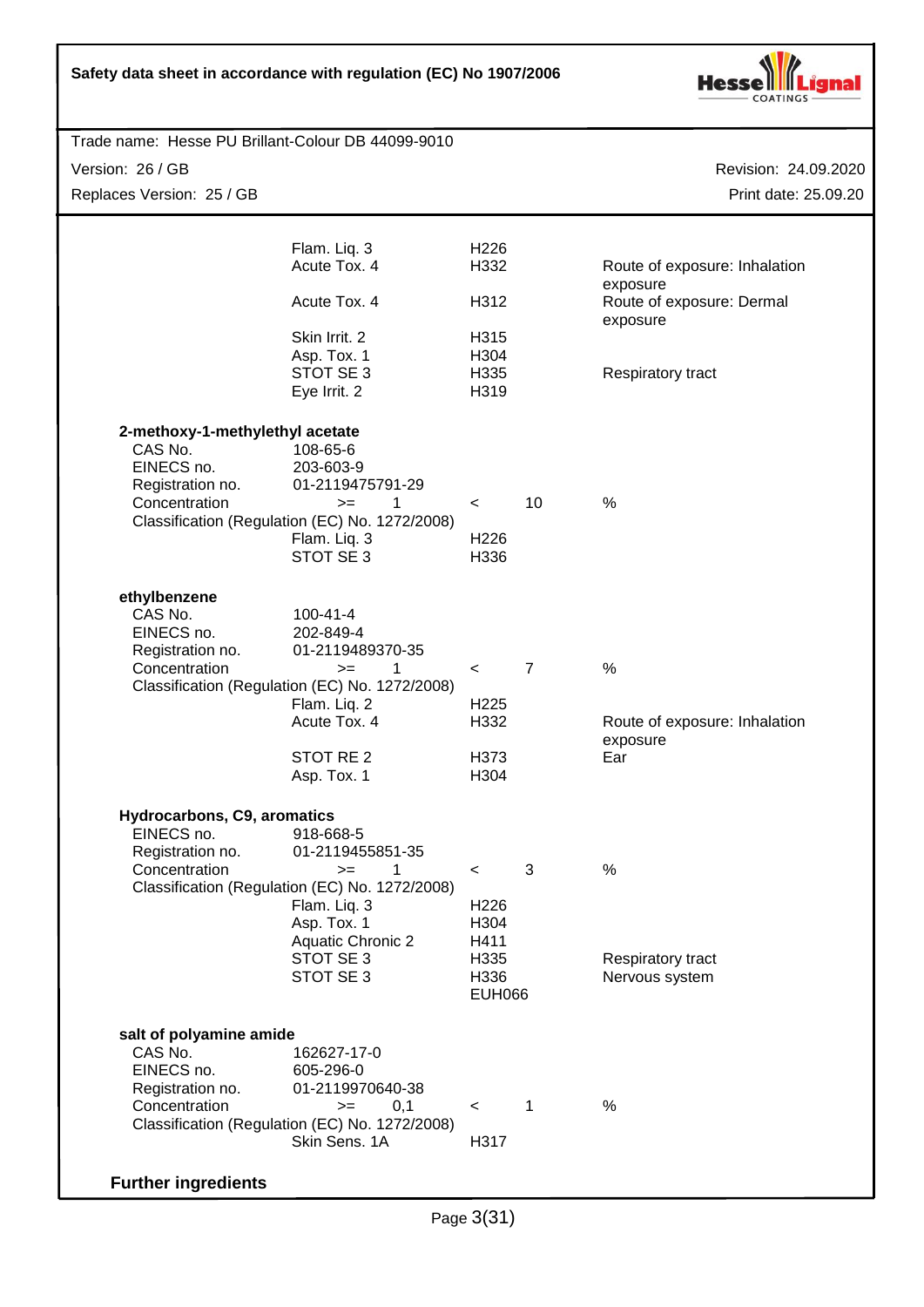

Version: 26 / GB

Replaces Version: 25 / GB

Revision: 24.09.2020 Print date: 25.09.20

#### **3-methoxybutyl acetate**

| CAS No.          | 4435-53-4        |            |    |   |
|------------------|------------------|------------|----|---|
| EINECS no.       | 224-644-9        |            |    |   |
| Registration no. | 01-2119548364-36 |            |    |   |
| Concentration    | $>=$             | $\epsilon$ | 10 | % |
| Advice: [3]      |                  |            |    |   |

### **Note**

[3] Substance with occupational exposure limits

# **4. First aid measures**

# **4.1. Description of first aid measures**

#### **General information**

If unconscious place in recovery position and seek medical advice. In all cases of doubt, or when symptoms persist, seek medical attention. First aider: Pay attention to self-protection! Remove affected person from danger area, lay him down.

#### **After inhalation**

In case of accident by inhalation: remove casualty to fresh air and keep at rest. Keep warm, calm and covered up. In all cases of doubt, or when symptoms persist, seek medical attention.

#### **After skin contact**

Wash off immediately with soap and water. Do NOT use solvents or thinners. Consult a doctor if skin irritation persists.

#### **After eye contact**

Remove contact lenses, irrigate copiously with clean, fresh water, holding the eyelids apart for at least 10 minutes and seek immediate medical advice. Take medical treatment.

#### **After ingestion**

Do not induce vomiting. Take medical treatment.

#### **4.2. Most important symptoms and effects, both acute and delayed**

Symptoms and signs include headache, dizziness, fatigue, muscular weakness, drowsiness and in extreme cases, loss of consciousness. High concentration of vapours may cause irritation to eyes and respiratory system and produce narcotic effects.

# **4.3. Indication of any immediate medical attention and special treatment needed**

# **Hints for the physician / treatment**

Treat symptomatically.

# **5. Firefighting measures**

# **5.1. Extinguishing media**

#### **Suitable extinguishing media**

Recommended: alcohol resistant foam, CO2, powders, water spray/mist

#### **Non suitable extinguishing media**

Do not use a solid water stream as it may scatter and spread fire.

#### **5.2. Special hazards arising from the substance or mixture**

Fire will produce dense black smoke. In a fire, hazardous decomposition products may be produced. Exposure to decomposition products may cause a health hazard. Vapours can form an explosive mixture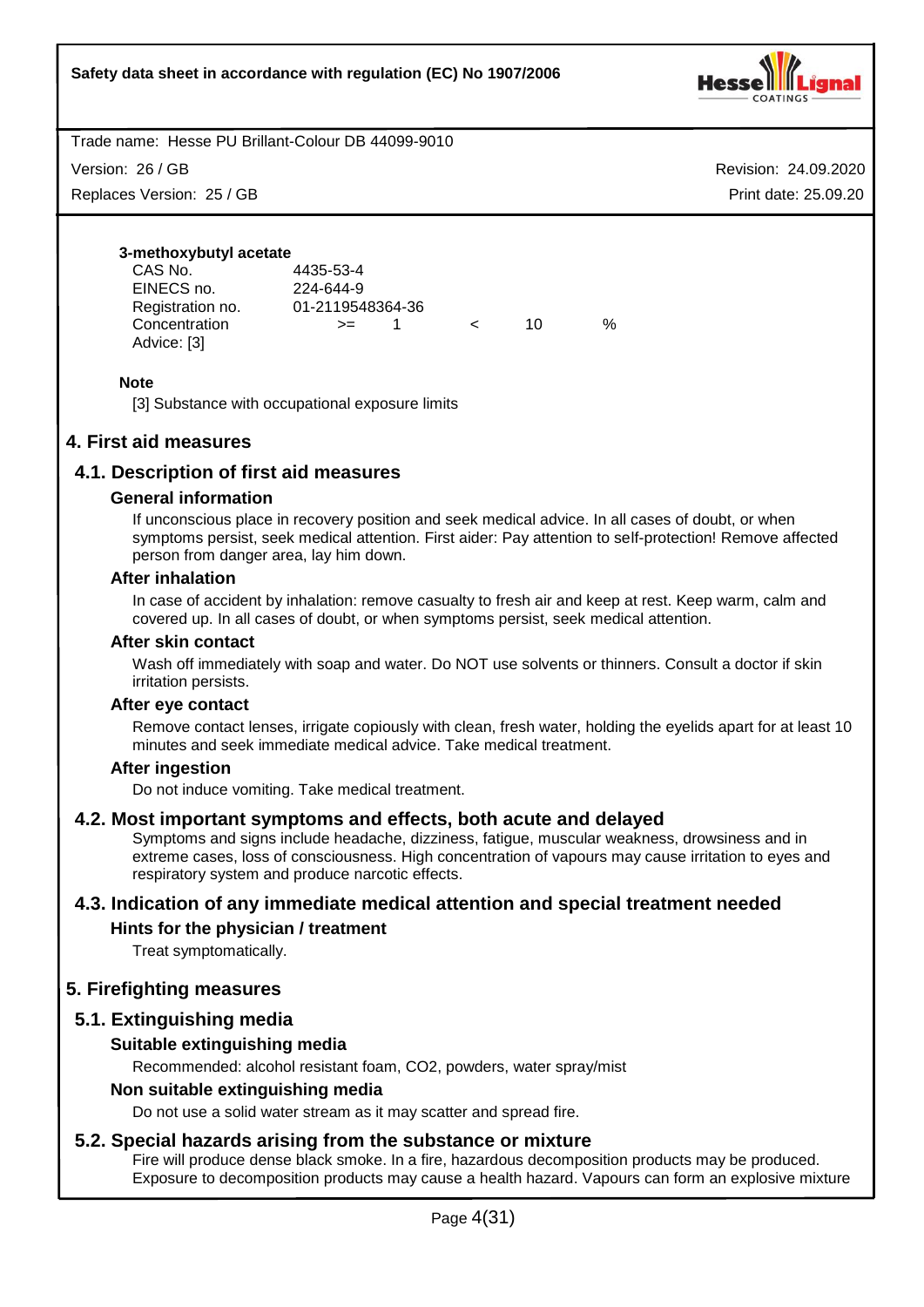

Version: 26 / GB

Replaces Version: 25 / GB

Revision: 24.09.2020 Print date: 25.09.20

with air.

## **5.3. Advice for firefighters**

#### **Special protective equipment for fire-fighting**

In case of combustion evolution of dangerous gases possible. Use self-contained breathing apparatus.

#### **Other information**

Cool closed containers exposed to fire with water. Do not allow run-off from fire fighting to enter drains or water courses. Standard procedure for chemical fires.

#### **6. Accidental release measures**

#### **6.1. Personal precautions, protective equipment and emergency procedures**

Eliminate all ignition sources if safe to do so. Ensure adequate ventilation. Do not inhale vapours. Do not inhale gases. Do not inhale mist.

#### **6.2. Environmental precautions**

Do not allow to enter drains or waterways. Do not allow to enter soil, waterways or waste water canal. In case of gas escape or of entry into waterways, soil or drains, inform the responsible authorities.

#### **6.3. Methods and material for containment and cleaning up**

Contain and collect spillage with non-combustible absorbent materials, e.g. sand, earth, vermiculite, diatomaceous earth and place in container for disposal according to local regulations (see section 13). Clean contaminated floors and objects thoroughly with water and detergents, observing environmental regulations. Do NOT use solvents or thinners. Send in suitable containers for recovery or disposal.

#### **6.4. Reference to other sections**

Refer to protective measures listed in Sections 7 and 8.

# **7. Handling and storage**

# **7.1. Precautions for safe handling**

#### **Advice on safe handling**

Prevent the creation of flammable or explosive concentrations of vapour in air and avoid vapour concentration higher than the occupational exposure limits. Keep container tightly closed and dry in a cool, well-ventilated place. Use only with adequate ventilation/personal protection. Ensure adequate ventilation. Provide for sufficient ventilation. This can be achieved by local exhaust or general exhaust air collection. Wear a suitable respirator if the ventilation is not sufficient to keep the solvent vapour concentration below the occupational limit values. Avoid contact with skin and eyes. Avoid inhalation of vapour and spray mist. Do no eat, drink or smoke when using this product. Use personal protective clothing. For personal protection see Section 8.

#### **Advice on protection against fire and explosion**

Vapours can form an explosive mixture with air. Vapours are heavier than air and may spread along floors. In addition, the product should only be used in areas from which all naked lights and other sources of ignition have been excluded. Mixture may charge electrostatically: always use earthing leads when transferring from one container to another. Take measures to prevent the build up of electrostatic charge. Wear shoes with conductive soles. No sparking tools should be used. Fight fire with normal precautions from a reasonable distance.

# **7.2. Conditions for safe storage, including any incompatibilities**

#### **Requirements for storage rooms and vessels**

Provide solvent-resistant and impermeable floor. Keep only in the original container in a cool, well ventilated place. Containers which are opened must be carefully resealed and kept upright to prevent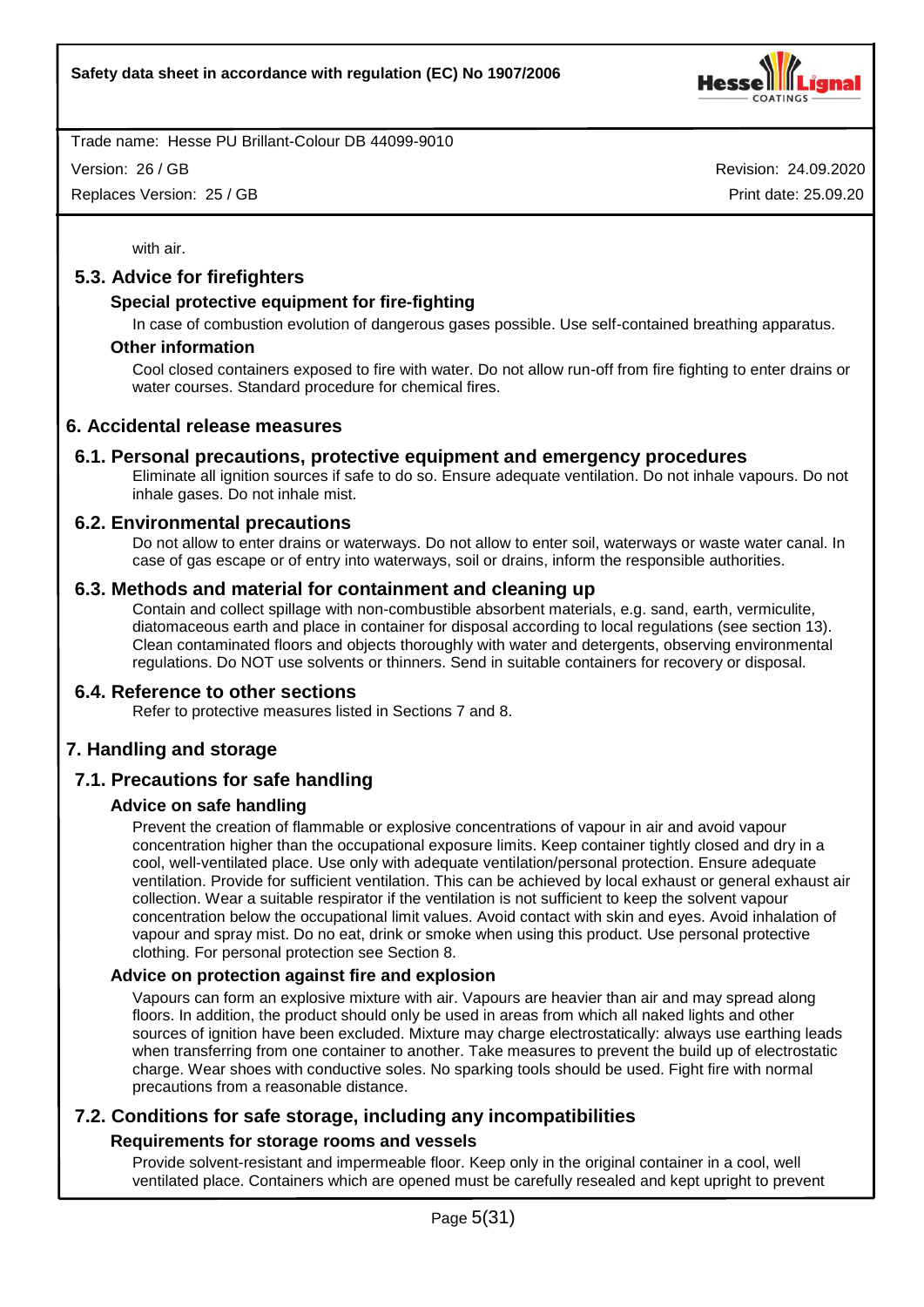

Revision: 24.09.2020 Trade name: Hesse PU Brillant-Colour DB 44099-9010 Print date: 25.09.20 Version: 26 / GB Replaces Version: 25 / GB leakage. **Hints on storage assembly** Store away from oxidising agents, from strongly alkaline and strongly acid materials. **Storage classes** Storage class according to TRGS 510 3 Flammable liquid **Further information on storage conditions** Protect from frost. Protect from heat and direct sunlight. Keep away from sources of ignition - No smoking. Store in accordance with the particular national regulations. **7.3. Specific end use(s)** See exposure scenario, if available. **8. Exposure controls/personal protection 8.1. Control parameters Other information** - **Derived No/Minimal Effect Levels (DNEL/DMEL) 2-methoxy-1-methylethyl acetate** Type of value Derived No Effect Level (DNEL) Reference group Workers (professional) Duration of exposure Long-term Route of exposure inhalative Mode of action Systemic effects Concentration 275 mg/m<sup>3</sup> Type of value Derived No Effect Level (DNEL) Reference group Workers (professional) Duration of exposure Long-term Route of exposure **Dermal exposure** Mode of action Systemic effects Concentration 153,5 mg/kg/d Type of value Derived No Effect Level (DNEL) Reference group Consumer Duration of exposure Long-term Route of exposure **Caleman Constant Constant Constant** Mode of action Systemic effects Concentration 1,67 mg/kg/d Type of value Derived No Effect Level (DNEL) Reference group Consumer Duration of exposure Long-term Route of exposure inhalative Mode of action Systemic effects Concentration 33 mg/m<sup>3</sup> Type of value Derived No Effect Level (DNEL) Reference group Consumer Duration of exposure Long-term Route of exposure **Dermal exposure**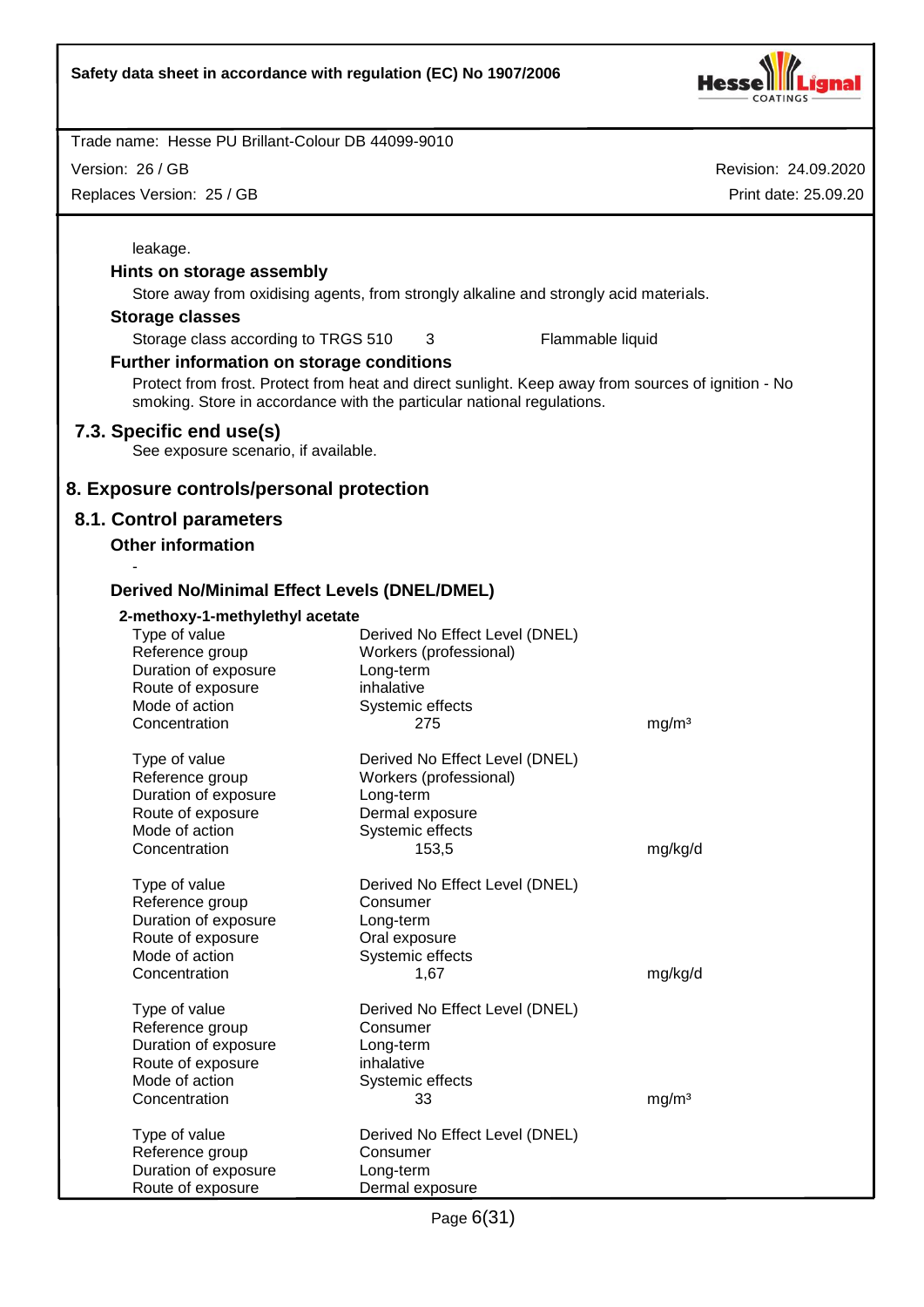

#### Trade name: Hesse PU Brillant-Colour DB 44099-9010

Version: 26 / GB

Replaces Version: 25 / GB

| Mode of action<br>Concentration | Systemic effects<br>54,8       | mg/kg             |
|---------------------------------|--------------------------------|-------------------|
| n-butyl acetate                 |                                |                   |
| Type of value                   | Derived No Effect Level (DNEL) |                   |
| Reference group                 | Workers (professional)         |                   |
| Duration of exposure            | Long-term                      |                   |
| Route of exposure               | Dermal exposure                |                   |
| Mode of action                  | Systemic effects               |                   |
| Concentration                   | 11                             | mg/kg/d           |
| Type of value                   | Derived No Effect Level (DNEL) |                   |
| Reference group                 | Workers (professional)         |                   |
| Duration of exposure            | Short-term                     |                   |
| Route of exposure               | inhalative                     |                   |
| Mode of action                  | Systemic effects               |                   |
| Concentration                   | 600                            | mg/m <sup>3</sup> |
|                                 |                                |                   |
| Type of value                   | Derived No Effect Level (DNEL) |                   |
| Reference group                 | Workers (professional)         |                   |
| Duration of exposure            | Short-term                     |                   |
| Route of exposure               | inhalative                     |                   |
| Mode of action                  | Local effects                  |                   |
| Concentration                   | 600                            | mg/m <sup>3</sup> |
| Type of value                   | Derived No Effect Level (DNEL) |                   |
| Reference group                 | Workers (professional)         |                   |
| Duration of exposure            | Long-term                      |                   |
| Route of exposure               | inhalative                     |                   |
| Mode of action                  | Local effects                  |                   |
| Concentration                   | 300                            | mg/m <sup>3</sup> |
| Type of value                   | Derived No Effect Level (DNEL) |                   |
| Reference group                 | Workers (professional)         |                   |
| Duration of exposure            | Long-term                      |                   |
| Route of exposure               | inhalative                     |                   |
| Mode of action                  | Systemic effects               |                   |
| Concentration                   | 300                            | mq/m <sup>3</sup> |
| Type of value                   | Derived No Effect Level (DNEL) |                   |
| Reference group                 | Consumer                       |                   |
| Duration of exposure            | Long-term                      |                   |
| Route of exposure               | Dermal exposure                |                   |
| Mode of action                  | Systemic effects               |                   |
| Concentration                   | 6                              | mg/kg/d           |
| Type of value                   | Derived No Effect Level (DNEL) |                   |
| Reference group                 | Consumer                       |                   |
| Duration of exposure            | Long-term                      |                   |
| Route of exposure               | Oral exposure                  |                   |
| Mode of action                  | Systemic effects               |                   |
|                                 |                                | mg/kg/d           |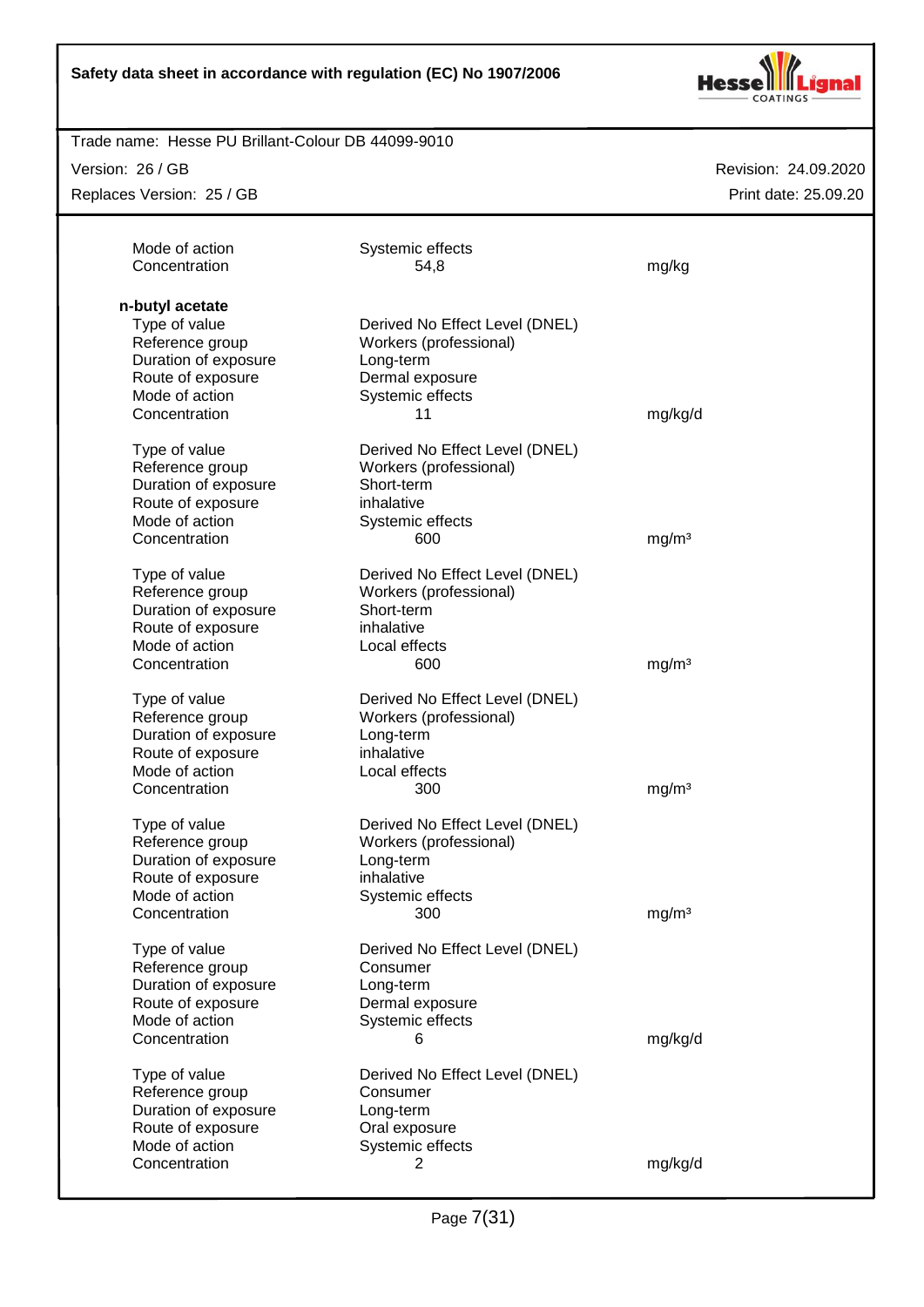

#### Revision: 24.09.2020 Trade name: Hesse PU Brillant-Colour DB 44099-9010 Print date: 25.09.20 Version: 26 / GB Replaces Version: 25 / GB Type of value Derived No Effect Level (DNEL) Reference group Consumer Duration of exposure Short-term Route of exposure inhalative Mode of action Systemic effects Concentration 300 mg/m<sup>3</sup> Type of value Derived No Effect Level (DNEL) Reference group Consumer Duration of exposure Short-term Route of exposure inhalative Mode of action **Local effects** Concentration 300 mg/m<sup>3</sup> Type of value Derived No Effect Level (DNEL) Reference group Consumer Duration of exposure Long-term Route of exposure inhalative Mode of action Systemic effects Concentration 35,7 mg/m<sup>3</sup> Type of value Derived No Effect Level (DNEL) Reference group Consumer Duration of exposure Long-term Route of exposure inhalative Mode of action **Local effects** Concentration 35,7 mg/m<sup>3</sup> **xylene** Type of value Derived No Effect Level (DNEL) Reference group Consumer Duration of exposure Long-term Route of exposure **Dermal exposure**<br>
Mode of action **Derman Systemic effects** Systemic effects Concentration 108 mg/kg/d Type of value Derived No Effect Level (DNEL) Reference group Workers (professional) Duration of exposure Long-term Route of exposure **Dermal** exposure Mode of action Systemic effects Concentration 180 mg/kg/d Type of value Derived No Effect Level (DNEL) Reference group Consumer Duration of exposure **Long-term** Route of exposure inhalative Mode of action Systemic effects Concentration 14,8 mg/m<sup>3</sup> Type of value Derived No Effect Level (DNEL) Reference group entitle consumer<br>
Duration of exposure Short-term Duration of exposure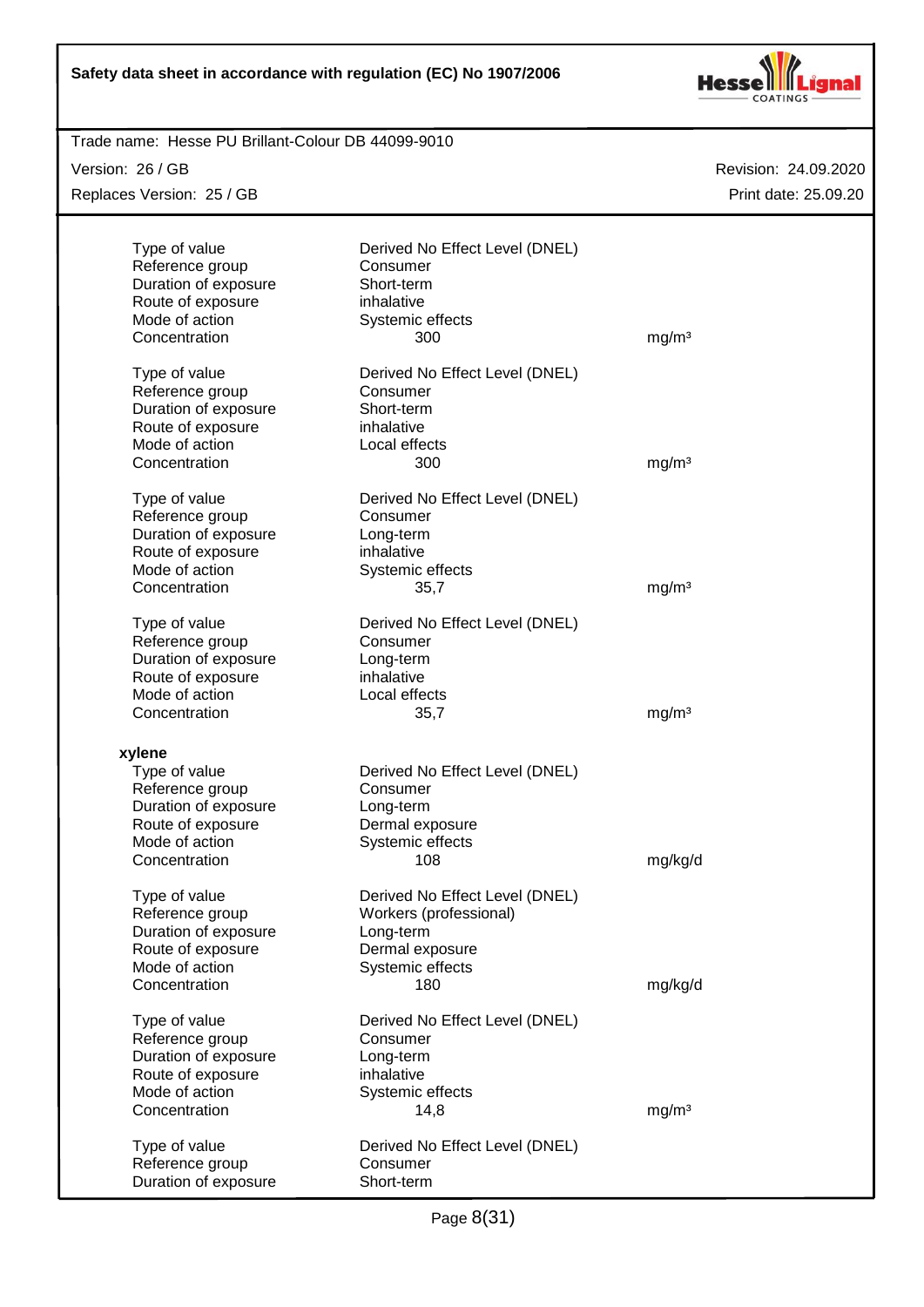

#### Trade name: Hesse PU Brillant-Colour DB 44099-9010

Version: 26 / GB

Replaces Version: 25 / GB

| Route of exposure<br>Mode of action<br>Concentration | inhalative<br>Systemic effects<br>174      | mg/m <sup>3</sup> |
|------------------------------------------------------|--------------------------------------------|-------------------|
|                                                      |                                            |                   |
| Type of value<br>Reference group                     | Derived No Effect Level (DNEL)<br>Consumer |                   |
| Duration of exposure                                 | Short-term                                 |                   |
| Route of exposure                                    | inhalative                                 |                   |
| Mode of action                                       | Local effects                              |                   |
| Concentration                                        | 174                                        | mg/m <sup>3</sup> |
| Type of value                                        | Derived No Effect Level (DNEL)             |                   |
| Reference group                                      | Workers (professional)                     |                   |
| Duration of exposure                                 | Long-term                                  |                   |
| Route of exposure                                    | inhalative                                 |                   |
| Mode of action                                       | Local effects                              |                   |
| Concentration                                        | 77                                         | mg/m <sup>3</sup> |
| Type of value                                        | Derived No Effect Level (DNEL)             |                   |
| Reference group                                      | Workers (professional)                     |                   |
| Duration of exposure                                 | Long-term                                  |                   |
| Route of exposure                                    | inhalative                                 |                   |
| Mode of action                                       | Systemic effects                           |                   |
| Concentration                                        | 77                                         | mg/m <sup>3</sup> |
| Type of value                                        | Derived No Effect Level (DNEL)             |                   |
| Reference group                                      | Workers (professional)                     |                   |
| Duration of exposure                                 | Short-term                                 |                   |
| Route of exposure                                    | inhalative                                 |                   |
| Mode of action                                       | Systemic effects                           |                   |
| Concentration                                        | 289                                        | mg/m <sup>3</sup> |
| Type of value                                        | Derived No Effect Level (DNEL)             |                   |
| Reference group                                      | Workers (professional)                     |                   |
| Duration of exposure                                 | Short-term                                 |                   |
| Route of exposure                                    | inhalative                                 |                   |
| Mode of action                                       | Local effects                              |                   |
| Concentration                                        | 289                                        | mg/m <sup>3</sup> |
| Type of value                                        | Derived No Effect Level (DNEL)             |                   |
| Reference group                                      | Consumer                                   |                   |
| Duration of exposure                                 | Long-term                                  |                   |
| Route of exposure                                    | Oral exposure                              |                   |
| Mode of action                                       | Systemic effects                           |                   |
| Concentration                                        | 1,6                                        | mg/kg/d           |
| Type of value                                        | Derived No Effect Level (DNEL)             |                   |
| Reference group                                      | Workers (professional)                     |                   |
| Duration of exposure                                 | Short-term                                 |                   |
| Route of exposure                                    | Dermal exposure                            |                   |
| Mode of action                                       | Local effects                              |                   |
| Concentration                                        | 174                                        | mg/kg/d           |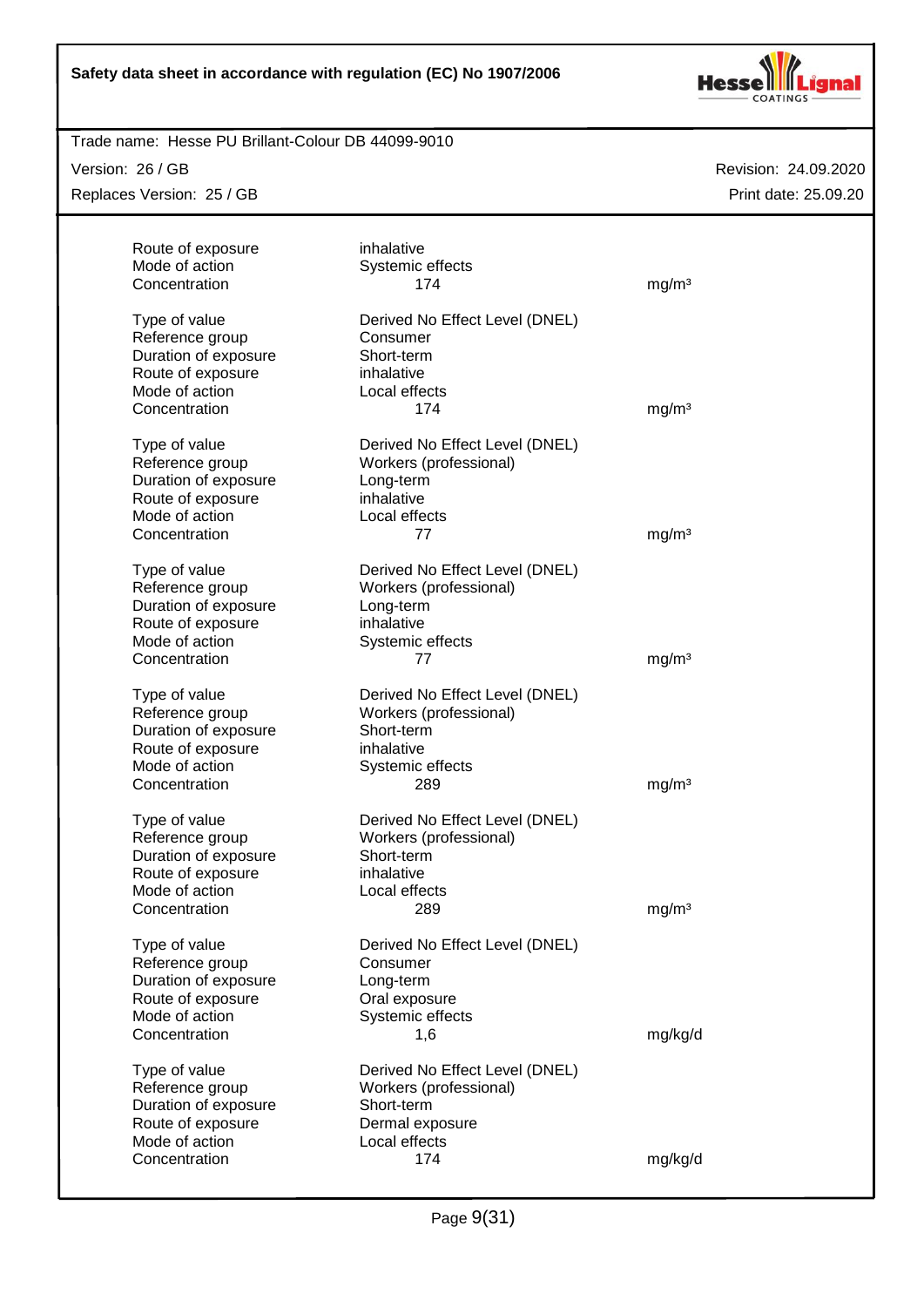

#### Trade name: Hesse PU Brillant-Colour DB 44099-9010

Version: 26 / GB

Replaces Version: 25 / GB

| ethylbenzene<br>Type of value<br>Reference group<br>Duration of exposure<br>Route of exposure<br>Mode of action<br>Concentration | Derived No Effect Level (DNEL)<br>Workers (professional)<br>Short-term<br>inhalative<br>Systemic effects<br>289    | mg/m <sup>3</sup> |
|----------------------------------------------------------------------------------------------------------------------------------|--------------------------------------------------------------------------------------------------------------------|-------------------|
| Type of value<br>Reference group<br>Duration of exposure<br>Route of exposure<br>Mode of action<br>Concentration                 | Derived No Effect Level (DNEL)<br>Workers (professional)<br>Long-term<br>inhalative<br>Systemic effects<br>77      | mg/m <sup>3</sup> |
| Type of value<br>Reference group<br>Duration of exposure<br>Route of exposure<br>Mode of action<br>Concentration                 | Derived No Effect Level (DNEL)<br>Workers (professional)<br>Short-term<br>inhalative<br>Local effects<br>289       | mg/m <sup>3</sup> |
| Type of value<br>Reference group<br>Duration of exposure<br>Route of exposure<br>Mode of action<br>Concentration                 | Derived No Effect Level (DNEL)<br>Workers (professional)<br>Long-term<br>inhalative<br>Local effects<br>77         | mg/m <sup>3</sup> |
| Type of value<br>Reference group<br>Duration of exposure<br>Route of exposure<br>Mode of action<br>Concentration                 | Derived No Effect Level (DNEL)<br>Workers (professional)<br>Long-term<br>Dermal exposure<br>Systemic effects<br>18 | mg/kg/d           |
| Type of value<br>Reference group<br>Duration of exposure<br>Route of exposure<br>Mode of action<br>Concentration                 | Derived No Effect Level (DNEL)<br>Consumer<br>Short-term<br>inhalative<br>Systemic effects<br>174                  | mg/m <sup>3</sup> |
| Type of value<br>Reference group<br>Duration of exposure<br>Route of exposure<br>Mode of action<br>Concentration                 | Derived No Effect Level (DNEL)<br>Consumer<br>Short-term<br>inhalative<br>Local effects<br>174                     | mg/m <sup>3</sup> |
| Type of value<br>Reference group<br>Duration of exposure                                                                         | Derived No Effect Level (DNEL)<br>Consumer<br>Long-term                                                            |                   |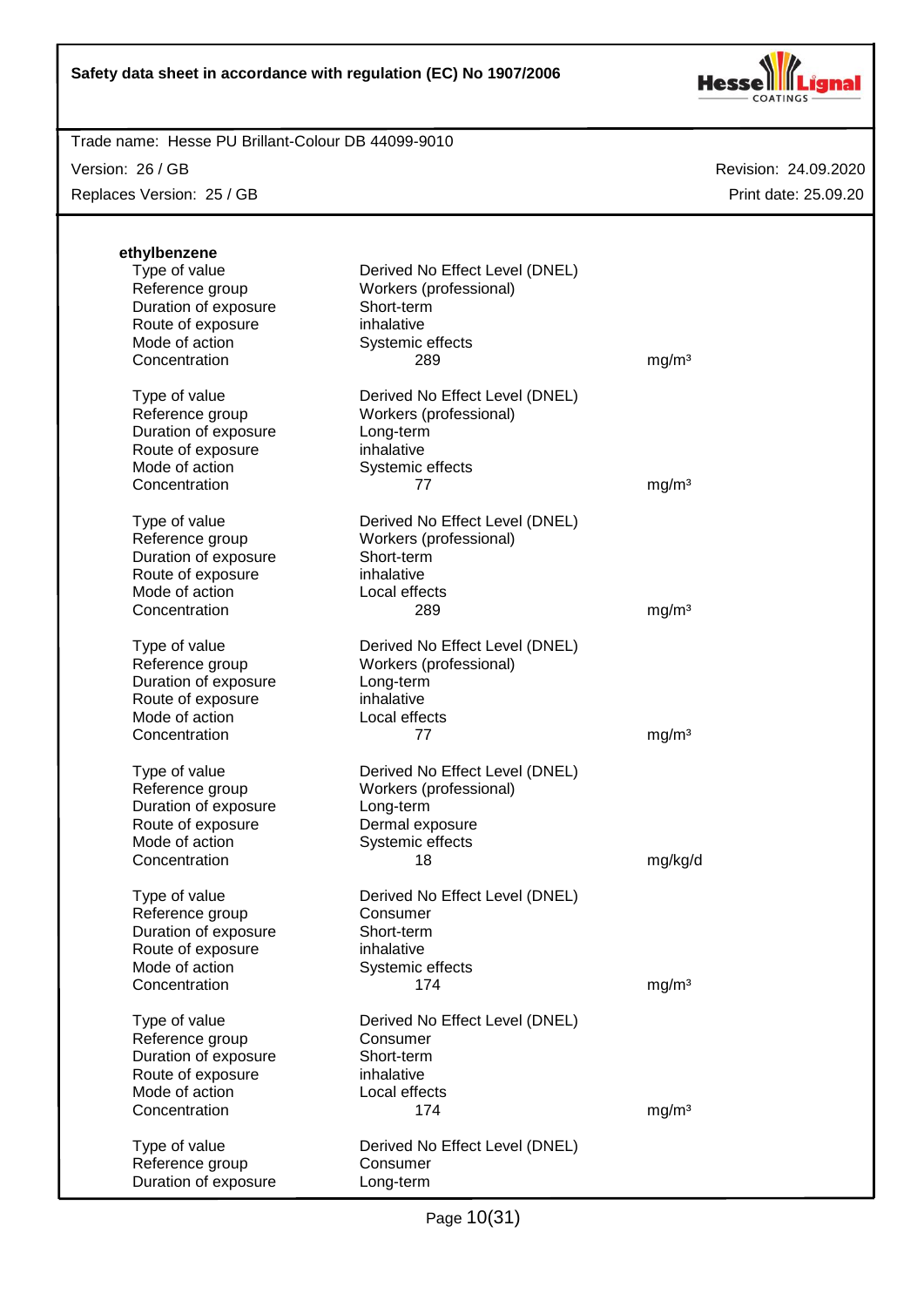

#### Trade name: Hesse PU Brillant-Colour DB 44099-9010

Version: 26 / GB

Replaces Version: 25 / GB

| Route of exposure           | inhalative                     |                   |
|-----------------------------|--------------------------------|-------------------|
| Mode of action              | Systemic effects               |                   |
| Concentration               | 14,8                           | mg/m <sup>3</sup> |
|                             |                                |                   |
| Type of value               | Derived No Effect Level (DNEL) |                   |
| Reference group             | Consumer                       |                   |
|                             |                                |                   |
| Duration of exposure        | Long-term                      |                   |
| Route of exposure           | Dermal exposure                |                   |
| Mode of action              | Systemic effects               |                   |
| Concentration               | 108                            | mg/kg/d           |
|                             |                                |                   |
| Type of value               | Derived No Effect Level (DNEL) |                   |
| Reference group             | Consumer                       |                   |
| Duration of exposure        | Long-term                      |                   |
| Route of exposure           | Oral exposure                  |                   |
| Mode of action              | Systemic effects               |                   |
| Concentration               | 1,6                            | mg/kg/d           |
|                             |                                |                   |
| Hydrocarbons, C9, aromatics |                                |                   |
| Type of value               | Derived No Effect Level (DNEL) |                   |
| Reference group             | Consumer                       |                   |
| Duration of exposure        | Long-term                      |                   |
| Route of exposure           | Oral exposure                  |                   |
| Mode of action              | Systemic effects               |                   |
| Concentration               | 11                             | mg/kg             |
|                             |                                |                   |
| Type of value               | Derived No Effect Level (DNEL) |                   |
| Reference group             | Workers (professional)         |                   |
| Duration of exposure        | Long-term                      |                   |
| Route of exposure           | Dermal exposure                |                   |
| Mode of action              | Systemic effects               |                   |
| Concentration               | 25                             | mg/kg             |
|                             |                                |                   |
| Type of value               | Derived No Effect Level (DNEL) |                   |
| Reference group             | Consumer                       |                   |
| Duration of exposure        | Long-term                      |                   |
| Route of exposure           | Dermal exposure                |                   |
| Mode of action              | Systemic effects               |                   |
| Concentration               | 11                             | mg/kg             |
|                             |                                |                   |
| Type of value               | Derived No Effect Level (DNEL) |                   |
| Reference group             | Workers (professional)         |                   |
| Duration of exposure        | Long-term                      |                   |
| Route of exposure           | inhalative                     |                   |
| Mode of action              | Systemic effects               |                   |
| Concentration               | 150                            | mg/kg             |
|                             |                                |                   |
| Type of value               | Derived No Effect Level (DNEL) |                   |
| Reference group             | Consumer                       |                   |
| Duration of exposure        | Long-term                      |                   |
| Route of exposure           | inhalative                     |                   |
| Mode of action              | Systemic effects               |                   |
| Concentration               | 32                             | mg/kg             |
|                             |                                |                   |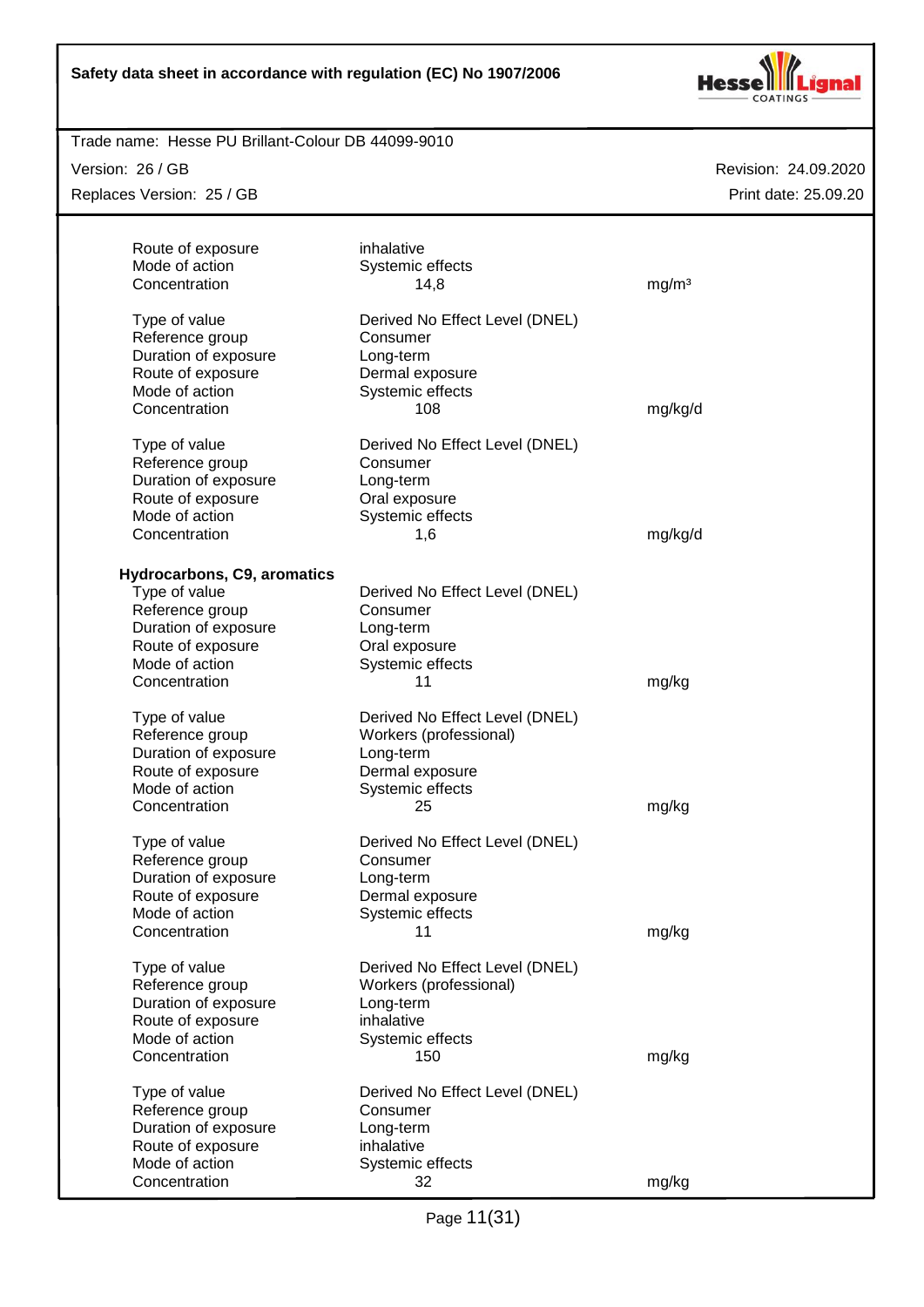

Version: 26 / GB

Replaces Version: 25 / GB

| <b>Predicted No Effect Concentration (PNEC)</b> |
|-------------------------------------------------|
|-------------------------------------------------|

| 3-methoxybutyl acetate<br>Type of value<br><b>Type</b><br>Concentration          | <b>PNEC</b><br>Water<br>0,0071                      | mg/l  |
|----------------------------------------------------------------------------------|-----------------------------------------------------|-------|
| Type of value<br><b>Type</b><br>Concentration                                    | <b>PNEC</b><br>Soil<br>0,00397                      | mg/kg |
| Type of value<br><b>Type</b><br>Concentration                                    | <b>PNEC</b><br>Sediment<br>0,041                    | mg/kg |
| Type of value<br><b>Type</b><br>Concentration                                    | <b>PNEC</b><br>Sewage treatment plant (STP)<br>1000 | mg/l  |
| 2-methoxy-1-methylethyl acetate<br>Type of value<br><b>Type</b><br>Concentration | <b>PNEC</b><br>Freshwater<br>0,635                  | mg/l  |
| Type of value<br><b>Type</b><br>Concentration                                    | <b>PNEC</b><br>Saltwater<br>0,0635                  | mg/l  |
| Type of value<br>Conditions<br>Concentration                                     | <b>PNEC</b><br>sporadic release<br>6,35             | mg/l  |
| Type of value<br><b>Type</b><br>Concentration                                    | <b>PNEC</b><br>Fresh water sediment<br>3,29         | mg/kg |
| Type of value<br><b>Type</b><br>Concentration                                    | <b>PNEC</b><br>saltwater sediment<br>0,329          | mg/kg |
| Type of value<br>Type<br>Concentration                                           | <b>PNEC</b><br>Soil<br>0,29                         | mg/kg |
| Type of value<br><b>Type</b><br>Concentration                                    | <b>PNEC</b><br>Sewage treatment plant (STP)<br>100  | mg/l  |
| n-butyl acetate<br>Type of value<br><b>Type</b><br>Concentration                 | <b>PNEC</b><br>Freshwater<br>0,18                   | mg/l  |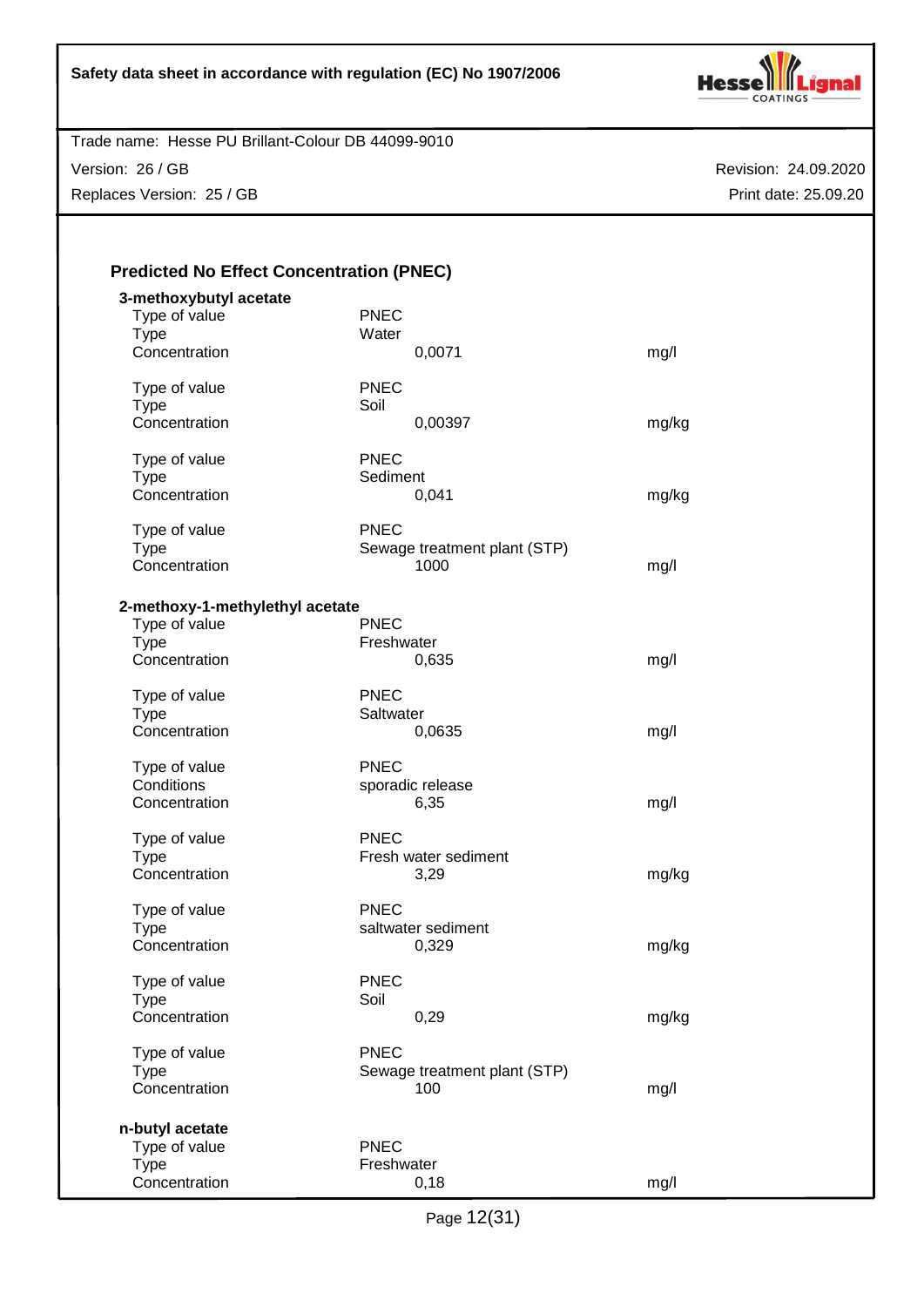

#### Trade name: Hesse PU Brillant-Colour DB 44099-9010

Version: 26 / GB Replaces Version: 25 / GB

| Type of value                 | <b>PNEC</b>                  |       |
|-------------------------------|------------------------------|-------|
| <b>Type</b>                   | Saltwater                    |       |
| Concentration                 | 0,018                        | mg/l  |
| Type of value                 | <b>PNEC</b>                  |       |
| <b>Type</b>                   | Sewage treatment plant (STP) |       |
| Concentration                 | 35,6                         | mg/l  |
| Type of value                 | <b>PNEC</b>                  |       |
| <b>Type</b>                   | Water                        |       |
| Conditions                    | sporadic release             |       |
| Concentration                 | 0,36                         | mg/l  |
| Type of value                 | <b>PNEC</b>                  |       |
| <b>Type</b>                   | Fresh water sediment         |       |
| Concentration                 | 0,981                        | mg/kg |
|                               |                              |       |
| Type of value                 | <b>PNEC</b>                  |       |
| <b>Type</b><br>Concentration  | saltwater sediment           |       |
|                               | 0,0981                       | mg/l  |
| Type of value                 | <b>PNEC</b>                  |       |
| <b>Type</b>                   | Soil                         |       |
| Concentration                 | 0,0903                       | mg/kg |
| xylene                        |                              |       |
| Type of value                 | <b>PNEC</b>                  |       |
| <b>Type</b>                   | Freshwater                   |       |
| Concentration                 | 0,327                        | mg/l  |
| Type of value                 | <b>PNEC</b>                  |       |
| <b>Type</b>                   | Saltwater                    |       |
| Concentration                 | 0,327                        | mg/l  |
| Type of value                 | <b>PNEC</b>                  |       |
| <b>Type</b>                   | Fresh water sediment         |       |
| Concentration                 | 12,46                        | mg/kg |
|                               |                              |       |
| Type of value                 | <b>PNEC</b>                  |       |
| <b>Type</b>                   | saltwater sediment           |       |
| Concentration                 | 12,46                        | mg/kg |
| Type of value                 | <b>PNEC</b>                  |       |
| <b>Type</b>                   | Soil                         |       |
| Concentration                 | 2,31                         | mg/kg |
| Type of value                 | <b>PNEC</b>                  |       |
| <b>Type</b>                   | Sewage treatment plant (STP) |       |
| Concentration                 | 6,58                         | mg/l  |
|                               |                              |       |
| ethylbenzene<br>Type of value | <b>PNEC</b>                  |       |
|                               |                              |       |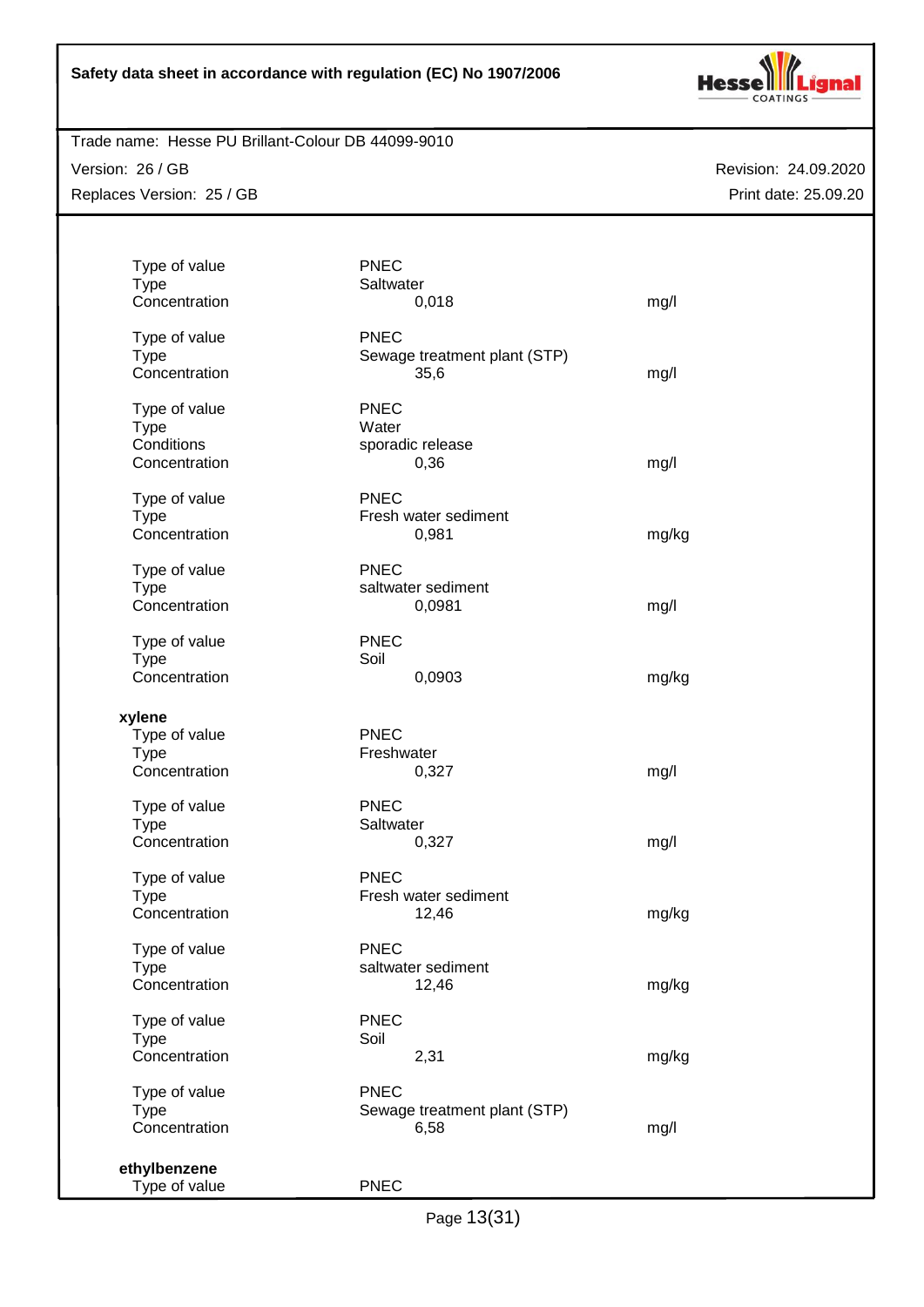

Trade name: Hesse PU Brillant-Colour DB 44099-9010

Version: 26 / GB

Replaces Version: 25 / GB

Revision: 24.09.2020 Print date: 25.09.20

| Type<br>Concentration                         | Freshwater<br>0.327                                 | mg/l  |
|-----------------------------------------------|-----------------------------------------------------|-------|
| Type of value<br><b>Type</b><br>Concentration | <b>PNEC</b><br>Fresh water sediment<br>12,46        | mg/kg |
| Type of value<br>Type<br>Concentration        | <b>PNEC</b><br>Soil<br>2,31                         | mg/kg |
| Type of value<br><b>Type</b><br>Concentration | <b>PNEC</b><br>Sewage treatment plant (STP)<br>6,58 | mg/l  |

# **8.2. Exposure controls**

#### **Exposure controls**

Users are advised to consider national Occupational Exposure Limits or other equivalent values. Provide for sufficient ventilation. This can be achieved by local exhaust or general exhaust air collection. Wear a suitable respirator if the ventilation is not sufficient to keep the solvent vapour concentration below the occupational limit values.

#### **Respiratory protection**

Avoid inhalation of vapour and spray mist. Use breathing apparatus if exposed to vapours/dust/aerosol. Recommended Filter type: Respiratory protection mask with combination filter A/P2

#### **Hand protection**

Protective gloves complying with EN 374.

Glove material

Multilayer gloves made from

Appropriate Material Fluorinated rubber / butyl-rubber<br>Material thickness  $\rangle = 0.7$  mm

Material thickness  $\ge$  = 0,7 mm<br>Breakthrough time  $\ge$  = 30 min Breakthrough time  $\ge$  = 30

This recommendation is valid only for the product named in this safety data sheet supplied by us, and

only for the indicated intended use purposes.

For special purposes, it is recommended to check the resistance to chemicals of the protective gloves mentioned above together with the supplier of these gloves.

The instructions and information provided by the glove manufacturer on use, storage, maintenance and replacement must be followed.

The breakthrough time must be greater than the end use time of the product.

Gloves should be replaced regularly and if there is any sign of damage to the glove material.

The performance or effectiveness of the glove may be reduced by physical/ chemical damage and poor maintenance.

#### **Eye protection**

Wear eye glasses with side protection according to EN 166.

### **Body protection**

Wear suitable protective clothing. Remove contaminated clothing and wash it before reuse. Wash hands before breaks and after work.

# **9. Physical and chemical properties**

# **9.1. Information on basic physical and chemical properties**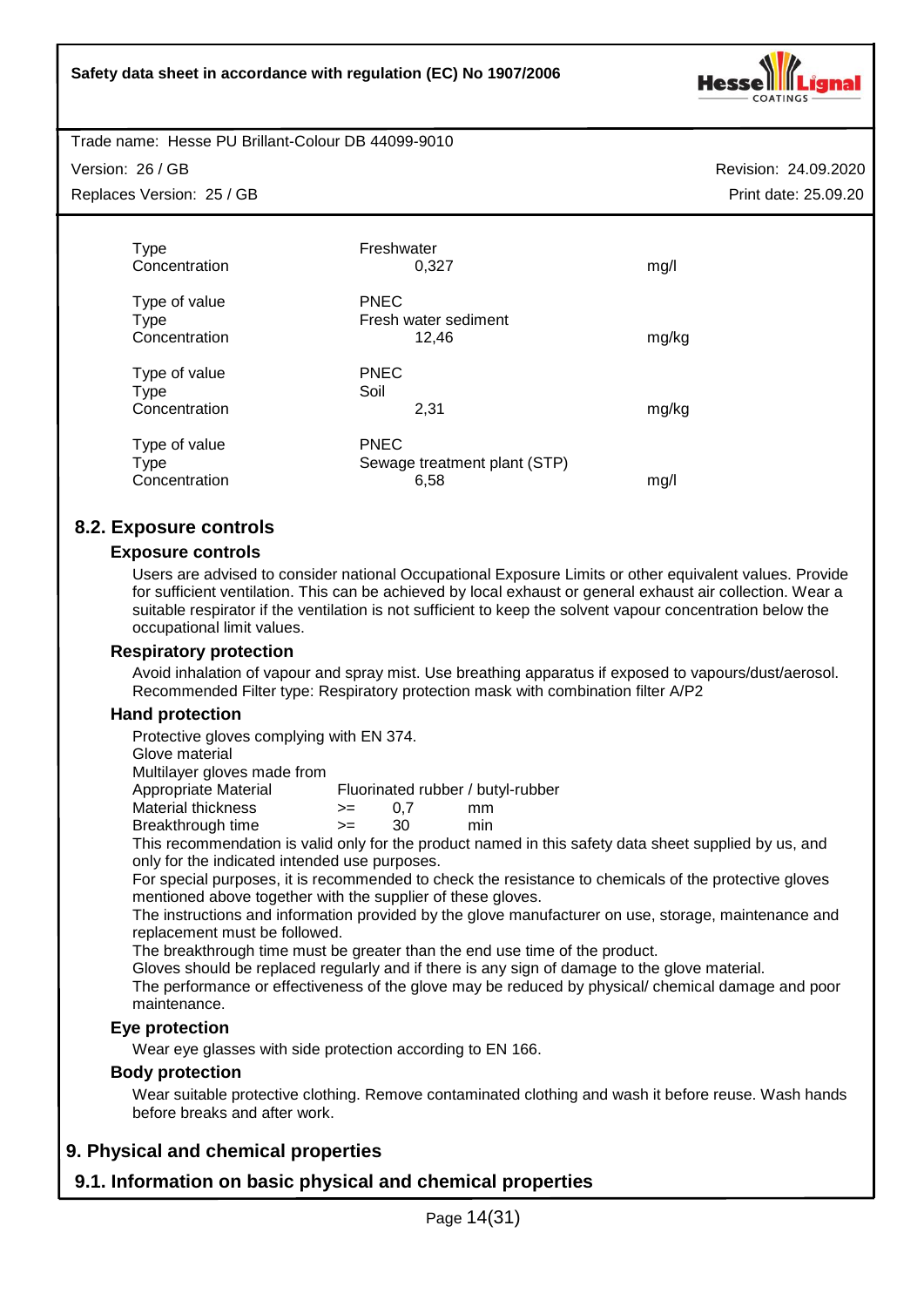

Version: 26 / GB Replaces Version: 25 / GB

| Form                                               | liquid                   |                |                 |    |                 |  |
|----------------------------------------------------|--------------------------|----------------|-----------------|----|-----------------|--|
| <b>Colour</b><br><b>Odour</b>                      | coloured<br>solvent-like |                |                 |    |                 |  |
| <b>Odour threshold</b>                             |                          |                |                 |    |                 |  |
|                                                    |                          |                |                 |    |                 |  |
| Remarks                                            |                          | not determined |                 |    |                 |  |
| pH value                                           |                          |                |                 |    |                 |  |
| Remarks                                            |                          | not determined |                 |    |                 |  |
| <b>Melting point</b>                               |                          |                |                 |    |                 |  |
| Remarks                                            |                          | not determined |                 |    |                 |  |
| <b>Freezing point</b>                              |                          |                |                 |    |                 |  |
| Remarks                                            |                          | not determined |                 |    |                 |  |
| Initial boiling point and boiling range            |                          |                |                 |    |                 |  |
| Remarks                                            |                          | not determined |                 |    |                 |  |
| <b>Flash point</b>                                 |                          |                |                 |    |                 |  |
| Value                                              |                          | 21             |                 |    | $\rm ^{\circ}C$ |  |
| <b>Evaporation rate</b>                            |                          |                |                 |    |                 |  |
| Remarks                                            |                          | not determined |                 |    |                 |  |
| <b>Flammability (solid, gas)</b><br>not determined |                          |                |                 |    |                 |  |
| Upper/lower flammability or explosive limits       |                          |                |                 |    |                 |  |
| Remarks                                            |                          | not determined |                 |    |                 |  |
| Vapour pressure                                    |                          |                |                 |    |                 |  |
| Remarks                                            |                          | not determined |                 |    |                 |  |
| <b>Vapour density</b>                              |                          |                |                 |    |                 |  |
| Remarks                                            |                          | not determined |                 |    |                 |  |
| <b>Density</b>                                     |                          |                |                 |    |                 |  |
| Value<br>Temperature                               | appr.                    | 1,121<br>20    | $\rm ^{\circ}C$ |    | kg/l            |  |
| Solubility in water                                |                          |                |                 |    |                 |  |
| Remarks                                            |                          | not determined |                 |    |                 |  |
| Solubility(ies)                                    |                          |                |                 |    |                 |  |
| Remarks                                            |                          | not determined |                 |    |                 |  |
| <b>Partition coefficient: n-octanol/water</b>      |                          |                |                 |    |                 |  |
| Remarks                                            |                          | not determined |                 |    |                 |  |
| Ignition temperature                               |                          |                |                 |    |                 |  |
| Remarks                                            |                          | not determined |                 |    |                 |  |
| <b>Decomposition temperature</b>                   |                          |                |                 |    |                 |  |
| Remarks                                            |                          | not determined |                 |    |                 |  |
| <b>Viscosity</b>                                   |                          |                |                 |    |                 |  |
| Remarks                                            |                          | not determined |                 |    |                 |  |
| <b>Efflux time</b>                                 |                          |                |                 |    |                 |  |
| Value                                              |                          | 40             | to              | 50 | s               |  |
| Temperature                                        |                          | 20             | $\rm ^{\circ}C$ |    |                 |  |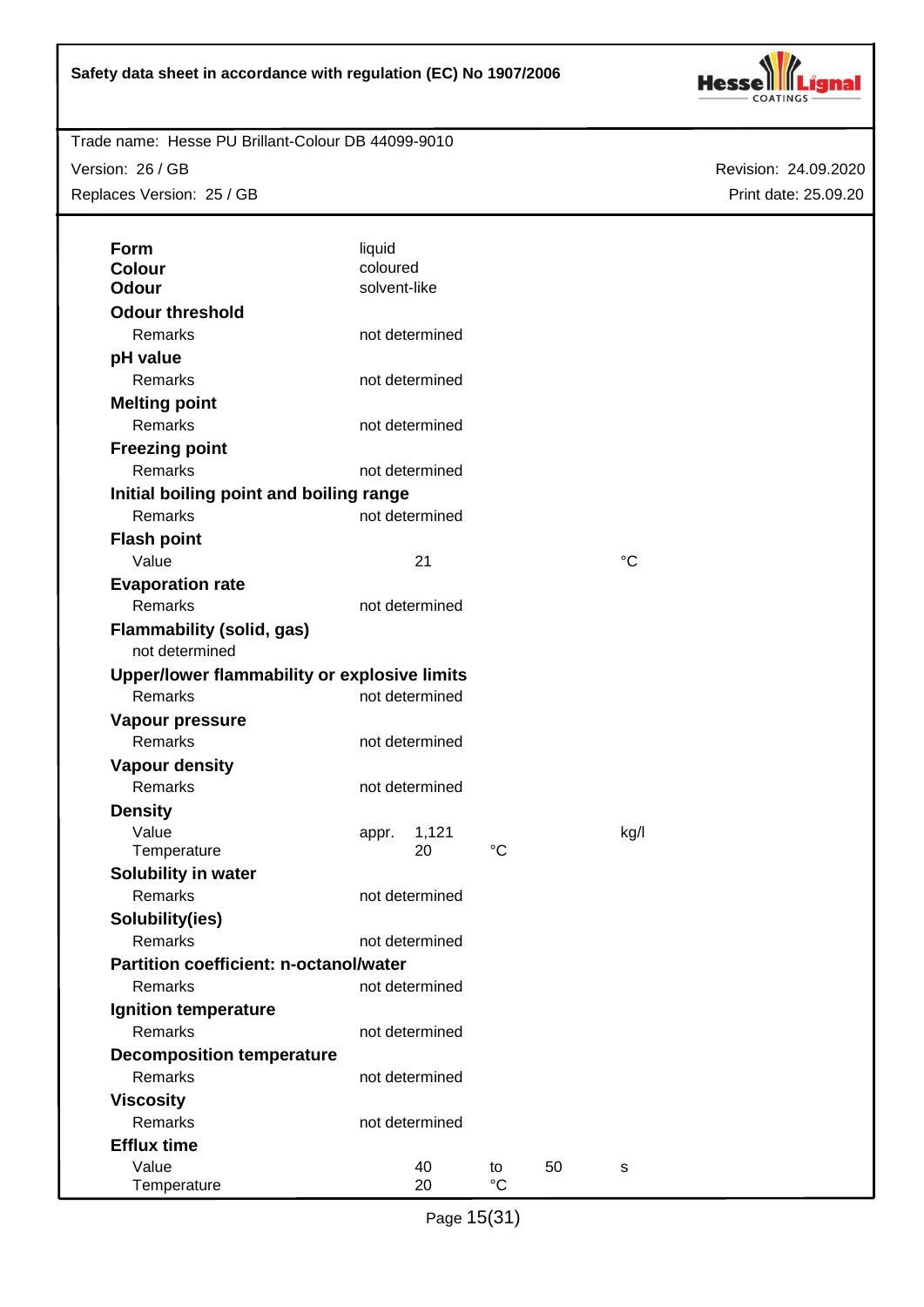

Version: 26 / GB

Replaces Version: 25 / GB

| Method                                                                                        | DIN EN ISO 2431 - 4 mm                             |                                                                                                  |
|-----------------------------------------------------------------------------------------------|----------------------------------------------------|--------------------------------------------------------------------------------------------------|
|                                                                                               |                                                    |                                                                                                  |
| <b>Explosive properties</b><br>evaluation                                                     | not determined                                     |                                                                                                  |
|                                                                                               |                                                    |                                                                                                  |
| <b>Oxidising properties</b>                                                                   |                                                    |                                                                                                  |
| Remarks                                                                                       | not determined                                     |                                                                                                  |
| 9.2. Other information                                                                        |                                                    |                                                                                                  |
| <b>Non-volatile content</b>                                                                   |                                                    |                                                                                                  |
| Value                                                                                         | 53,8                                               | %                                                                                                |
| Method                                                                                        | calculated value                                   |                                                                                                  |
| <b>Other information</b>                                                                      |                                                    |                                                                                                  |
| This information is not available.                                                            |                                                    |                                                                                                  |
| 10. Stability and reactivity                                                                  |                                                    |                                                                                                  |
| 10.1. Reactivity<br>Stable under recommended storage and handling conditions (see section 7). |                                                    |                                                                                                  |
| 10.2. Chemical stability                                                                      |                                                    |                                                                                                  |
| Stable under normal conditions.                                                               |                                                    |                                                                                                  |
| 10.3. Possibility of hazardous reactions<br>To avoid thermal decomposition, do not overheat.  |                                                    |                                                                                                  |
| 10.4. Conditions to avoid<br>Isolate from sources of heat, sparks and open flame.             |                                                    |                                                                                                  |
| 10.5. Incompatible materials<br>exothermic reactions.                                         |                                                    | Keep away from oxidising agents, strongly alkaline and strongly acid materials in order to avoid |
| 10.6. Hazardous decomposition products<br>used as prescribed.                                 |                                                    | Carbon monoxide and carbon dioxide, nitrous oxides (NOx), dense black smoke, No decomposition if |
| 11. Toxicological information                                                                 |                                                    |                                                                                                  |
| 11.1. Information on toxicological effects                                                    |                                                    |                                                                                                  |
| <b>Acute oral toxicity</b>                                                                    |                                                    |                                                                                                  |
| Method                                                                                        | Calculation method (Regulation (EC) No. 1272/2008) |                                                                                                  |
| Remarks                                                                                       |                                                    | Based on available data, the classification criteria are not met.                                |
| <b>Acute dermal toxicity</b>                                                                  |                                                    |                                                                                                  |
| <b>ATE</b>                                                                                    | 10.000<br>$\geq$                                   | mg/kg                                                                                            |
| Method                                                                                        | calculated value (Regulation (EC) No. 1272/2008)   |                                                                                                  |
| Remarks                                                                                       |                                                    | Based on available data, the classification criteria are not met.                                |
| <b>Acute dermal toxicity (Components)</b>                                                     |                                                    |                                                                                                  |
| xylene<br><b>ATE</b>                                                                          | 2000                                               |                                                                                                  |
| Source                                                                                        | alle Daten über 2000 mg/kg                         | mg/kg                                                                                            |
| <b>Acute inhalational toxicity</b>                                                            |                                                    |                                                                                                  |
|                                                                                               |                                                    |                                                                                                  |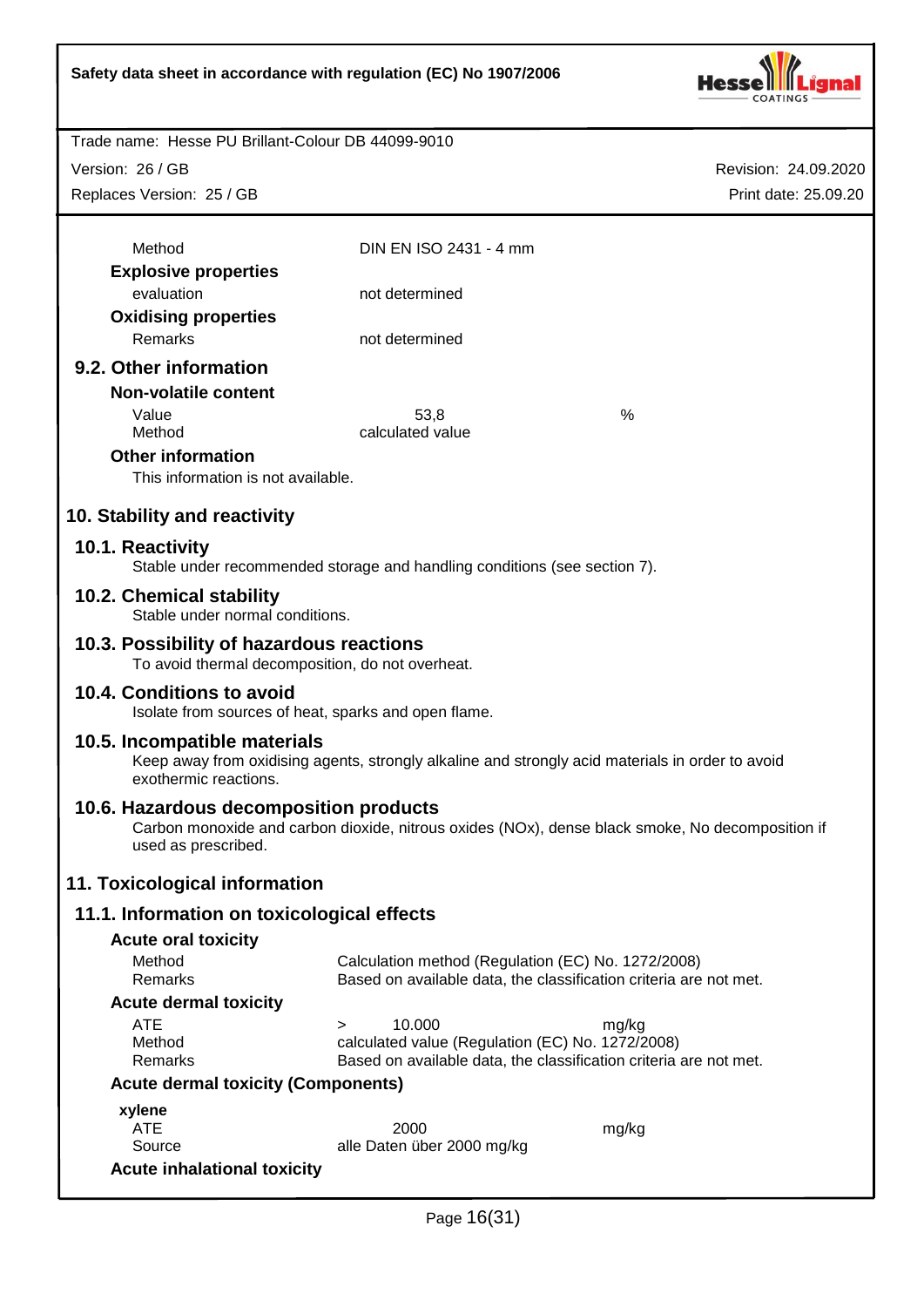| Safety data sheet in accordance with regulation (EC) No 1907/2006 |                                                                                                                         |                      |
|-------------------------------------------------------------------|-------------------------------------------------------------------------------------------------------------------------|----------------------|
| Trade name: Hesse PU Brillant-Colour DB 44099-9010                |                                                                                                                         |                      |
| Version: 26 / GB                                                  |                                                                                                                         | Revision: 24.09.2020 |
| Replaces Version: 25 / GB                                         |                                                                                                                         | Print date: 25.09.20 |
|                                                                   |                                                                                                                         |                      |
| <b>ATE</b>                                                        | 20<br>$\geq$                                                                                                            | mg/l                 |
| Administration/Form<br>Method                                     | Dust/Mist<br>calculated value (Regulation (EC) No. 1272/2008)                                                           |                      |
| Remarks                                                           | Based on available data, the classification criteria are not met.                                                       |                      |
| <b>Acute inhalative toxicity (Components)</b>                     |                                                                                                                         |                      |
| ethylbenzene                                                      |                                                                                                                         |                      |
| <b>ATE</b><br>Duration of exposure                                | 1,5<br>4<br>h                                                                                                           | mg/l                 |
| Administration/Form                                               | Dust/Mist                                                                                                               |                      |
| Method                                                            | conversion value                                                                                                        |                      |
| Remarks<br>xylene                                                 | Mist                                                                                                                    |                      |
| <b>ATE</b>                                                        | 5                                                                                                                       | mg/l                 |
| Duration of exposure                                              | h<br>4                                                                                                                  |                      |
| Administration/Form<br>Source                                     | Dust/Mist<br>alle Werte über 5 mg/l                                                                                     |                      |
| <b>Skin corrosion/irritation</b>                                  |                                                                                                                         |                      |
| Method                                                            | Calculation method (Regulation (EC) No. 1272/2008)                                                                      |                      |
| Remarks                                                           | Based on available data, the classification criteria are not met.                                                       |                      |
| <b>Skin corrosion/irritation (Components)</b>                     |                                                                                                                         |                      |
| xylene                                                            | rabbit                                                                                                                  |                      |
| Species<br><b>Observation Period</b>                              | 72<br>h                                                                                                                 |                      |
| evaluation                                                        | Irritating to skin.                                                                                                     |                      |
| Source                                                            | 2 (reliable with restrictions)                                                                                          |                      |
| Serious eye damage/irritation<br>Method                           |                                                                                                                         |                      |
| Remarks                                                           | Calculation method (Regulation (EC) No. 1272/2008)<br>Based on available data, the classification criteria are not met. |                      |
| <b>Serious eye damage/irritation (Components)</b>                 |                                                                                                                         |                      |
| xylene                                                            |                                                                                                                         |                      |
| <b>Species</b>                                                    | rabbit                                                                                                                  |                      |
| evaluation<br>Source                                              | Irritating to eyes.<br>2 (reliable with restrictions)                                                                   |                      |
| <b>Sensitization</b>                                              |                                                                                                                         |                      |
| evaluation                                                        | May cause sensitization by skin contact.                                                                                |                      |
| Method<br>Remarks                                                 | Calculation method (Regulation (EC) No. 1272/2008)<br>The classification criteria are met.                              |                      |
| <b>Sensitization (Components)</b>                                 |                                                                                                                         |                      |
| salt of polyamine amide                                           |                                                                                                                         |                      |
| evaluation                                                        | May cause sensitization by skin contact.                                                                                |                      |
| <b>Mutagenicity</b>                                               |                                                                                                                         |                      |
| Method                                                            | Calculation method (Regulation (EC) No. 1272/2008)                                                                      |                      |
| Remarks<br><b>Reproductive toxicity</b>                           | Based on available data, the classification criteria are not met.                                                       |                      |
| Method                                                            | Calculation method (Regulation (EC) No. 1272/2008)                                                                      |                      |
| Remarks                                                           | Based on available data, the classification criteria are not met.                                                       |                      |
|                                                                   |                                                                                                                         |                      |

٦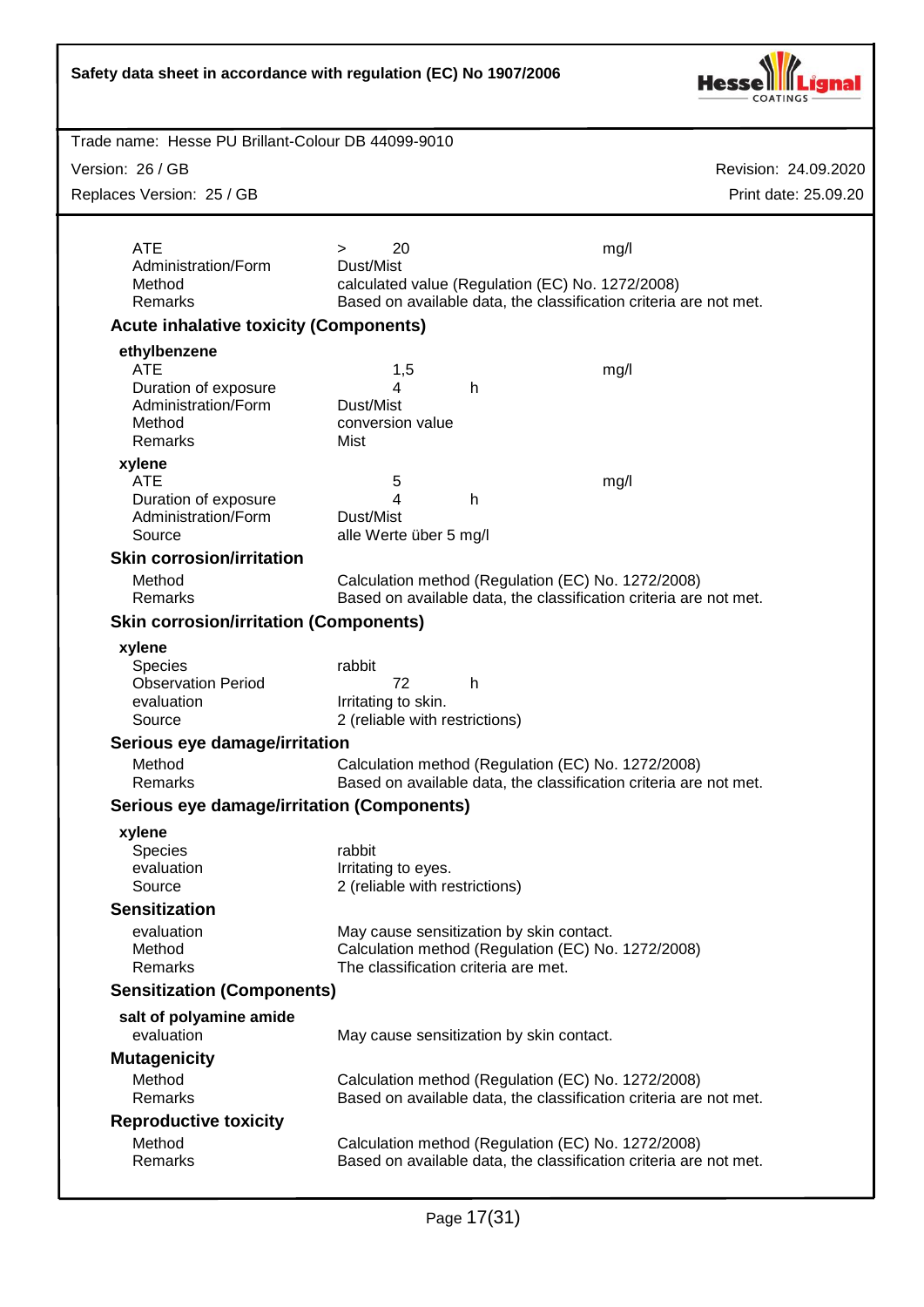

Version: 26 / GB

Replaces Version: 25 / GB

| Carcinogenicity                                                  |                                                                                         |
|------------------------------------------------------------------|-----------------------------------------------------------------------------------------|
| Method                                                           | Calculation method (Regulation (EC) No. 1272/2008)                                      |
| Remarks                                                          | Based on available data, the classification criteria are not met.                       |
| <b>Specific Target Organ Toxicity (STOT)</b>                     |                                                                                         |
| <b>Single exposure</b>                                           |                                                                                         |
| Method                                                           | Calculation method (Regulation (EC) No. 1272/2008)                                      |
| Remarks<br>evaluation                                            | The classification criteria are met.<br>May cause drowsiness or dizziness.              |
| <b>Repeated exposure</b>                                         |                                                                                         |
| Remarks                                                          | Based on available data, the classification criteria are not met.                       |
|                                                                  | <b>Specific Target Organ Toxicity (STOT) (Components)</b>                               |
| n-butyl acetate                                                  |                                                                                         |
| Specific target organ toxicity - repeated exposure               |                                                                                         |
| <b>Remarks</b>                                                   | Organs: Nervous system<br>Possible narcotic effects (drowsiness, dizziness).            |
| xylene                                                           |                                                                                         |
| Specific target organ toxicity - single exposure                 |                                                                                         |
|                                                                  | Route of exposure inhalative                                                            |
|                                                                  | Organs: Respiratory tract                                                               |
| Remarks<br>2-methoxy-1-methylethyl acetate                       | May cause respiratory irritation.                                                       |
|                                                                  |                                                                                         |
| Specific target organ toxicity - repeated exposure<br>evaluation | May cause drowsiness or dizziness.<br>Organs: Nervous system                            |
| Hydrocarbons, C9, aromatics                                      |                                                                                         |
| Specific target organ toxicity - single exposure                 |                                                                                         |
|                                                                  | Route of exposure inhalative                                                            |
| Remarks                                                          | Possible narcotic effects (drowsiness, dizziness).                                      |
| Hydrocarbons, C9, aromatics                                      |                                                                                         |
| Specific target organ toxicity - single exposure<br>Remarks      | Possible narcotic effects (drowsiness, dizziness).                                      |
| <b>Aspiration hazard</b>                                         |                                                                                         |
|                                                                  | Based on available data, the classification criteria are not met.                       |
| <b>Other information</b>                                         |                                                                                         |
| No toxicological data are available.                             |                                                                                         |
| 12. Ecological information                                       |                                                                                         |
| 12.1. Toxicity                                                   |                                                                                         |
| <b>General information</b>                                       |                                                                                         |
|                                                                  | For this subsection there is no ecotoxicological data available on the product as such. |
| <b>Fish toxicity (Components)</b>                                |                                                                                         |
| Hydrocarbons, C9, aromatics                                      |                                                                                         |
| Species                                                          | Oncorhynchus mykiss (rainbow trout)                                                     |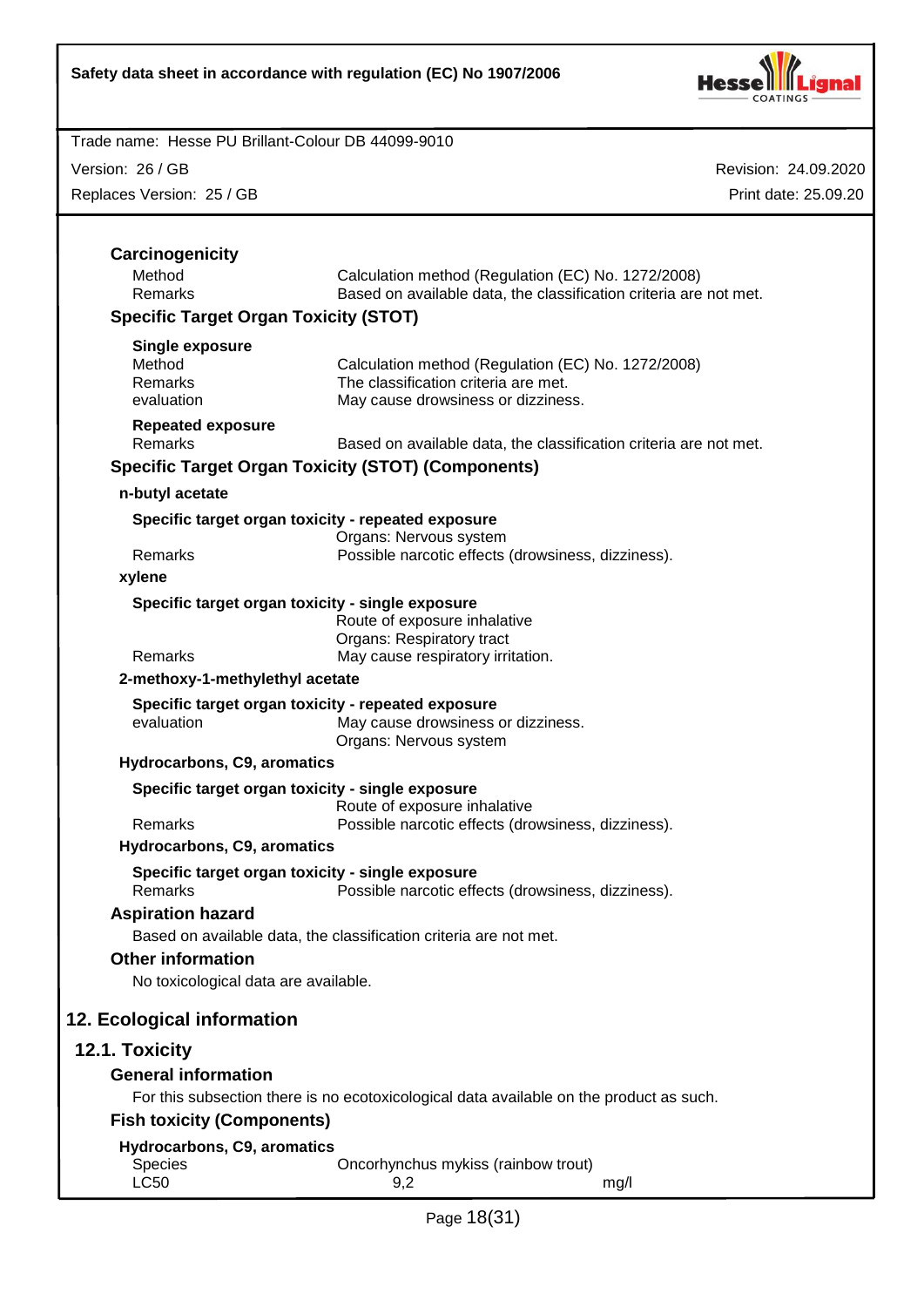Revision: 24.09.2020 Trade name: Hesse PU Brillant-Colour DB 44099-9010 Print date: 25.09.20 Version: 26 / GB **Safety data sheet in accordance with regulation (EC) No 1907/2006** Replaces Version: 25 / GB Page 19(31) Duration of exposure 196 **Daphnia toxicity (Components) Hydrocarbons, C9, aromatics** Species Daphnia magna (Water flea)<br>EC50 3.2 EC50 3,2 mg/l Duration of exposure 48 h **Hydrocarbons, C9, aromatics** Species Daphnia magna (Water flea) NOEC 2,14 mg/l Duration of exposure 21 d **Algae toxicity (Components) Hydrocarbons, C9, aromatics** Species **Pseudokirchneriella subcapitata (green algae)** EC50 2,6 to 2,9 mg/l Duration of exposure 72 h **12.2. Persistence and degradability General information** For this subsection there is no ecotoxicological data available on the product as such. **Biodegradability (Components) Hydrocarbons, C9, aromatics** evaluation Readily biodegradable. **12.3. Bioaccumulative potential General information** For this subsection there is no ecotoxicological data available on the product as such. **Partition coefficient: n-octanol/water** Remarks not determined **12.4. Mobility in soil General information** For this subsection there is no ecotoxicological data available on the product as such. **Mobility in soil** no data available **12.5. Results of PBT and vPvB assessment General information** For this subsection there is no ecotoxicological data available on the product as such. **12.6. Other adverse effects General information** For this subsection there is no ecotoxicological data available on the product as such. **General information / ecology** For this subsection there is no ecotoxicological data available on the product as such. **13. Disposal considerations 13.1. Waste treatment methods**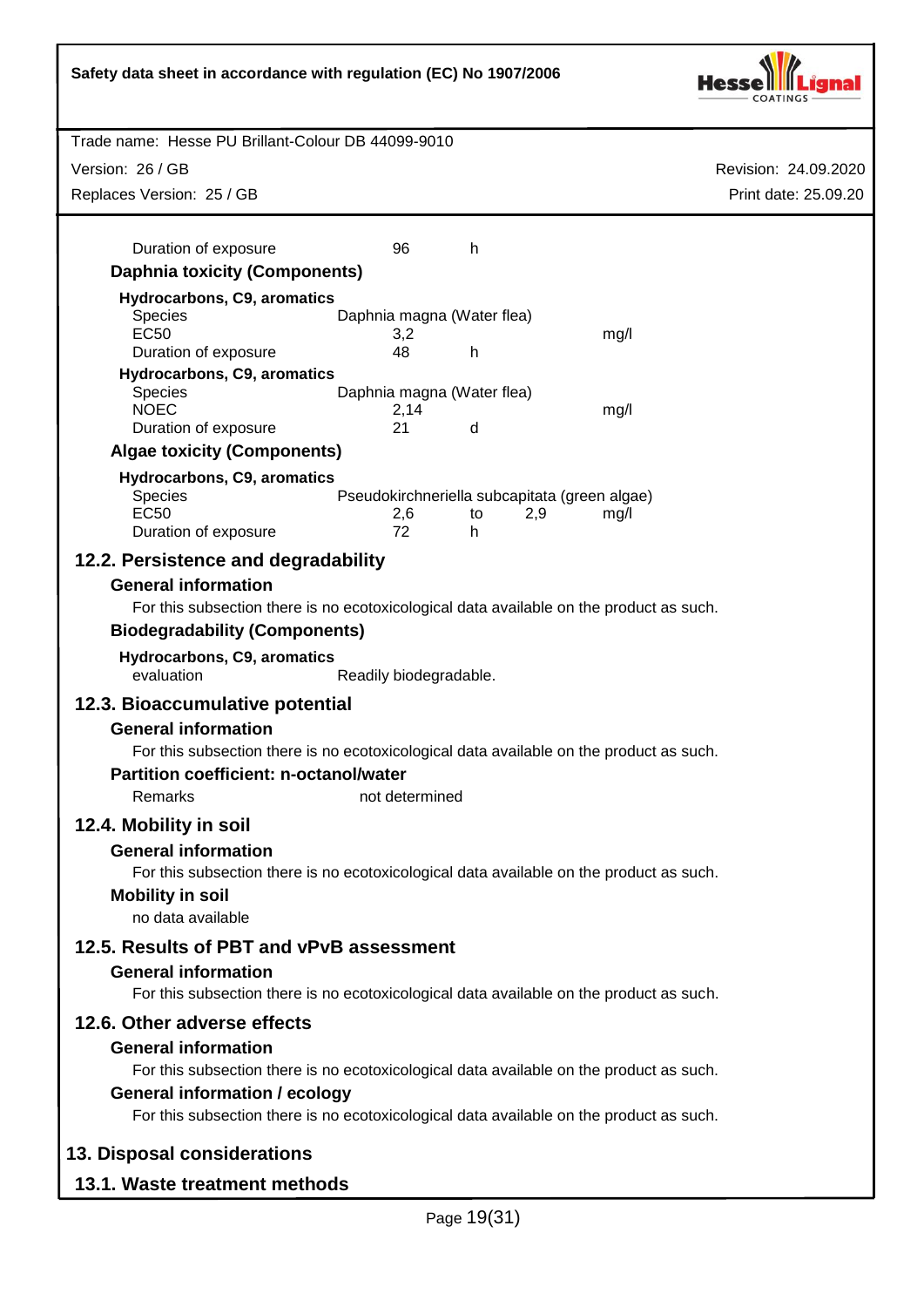

Version: 26 / GB

Replaces Version: 25 / GB

Revision: 24.09.2020 Print date: 25.09.20

| EWC waste code                             | 080111 - waste paint and varnish containing organic                                                               |
|--------------------------------------------|-------------------------------------------------------------------------------------------------------------------|
|                                            | solvents or other dangerous substances                                                                            |
| EWC waste code                             | 200127 - paint, inks, adhesives and resins containing<br>dangerous substances                                     |
|                                            | Where possible recycling is preferred to disposal or incineration.                                                |
| Do not allow to enter drains or waterways. |                                                                                                                   |
|                                            | Where possible recycling is preferred to disposal or incineration.                                                |
| Do not allow to enter drains or waterways. |                                                                                                                   |
| modified product                           |                                                                                                                   |
| EWC waste code                             | 080113 - sludges from paint or varnish containing organic<br>solvents or other dangerous substances               |
| EWC waste code                             | 080115 - aqueous sludges containing paint or varnish<br>containing organic solvents or other dangerous substances |
|                                            |                                                                                                                   |
| <b>Dried residues</b>                      |                                                                                                                   |

#### **Disposal recommendations for packaging**

EWC waste code 150110 - packaging containing residues of or contaminated by dangerous substances

Completely emptied packagings can be given for recycling. Completely emptied packagings can be given for recycling.

# **14. Transport information**

|                                     | <b>Land transport ADR/RID</b> | <b>Marine transport</b><br><b>IMDG/GGVSee</b> | Air transport<br><b>ICAO/IATA</b> |
|-------------------------------------|-------------------------------|-----------------------------------------------|-----------------------------------|
| Tunnel restriction code             | D/E                           |                                               |                                   |
| 14.1. UN number                     | 1263                          | 1263                                          | 1263                              |
| 14.2. UN proper shipping name       | <b>PAINT</b>                  | <b>PAINT</b>                                  | <b>PAINT</b>                      |
| 14.3. Transport hazard<br>class(es) | 3                             | 3                                             | 3                                 |
| Label                               | ≝                             |                                               | <u>47</u>                         |
| 14.4. Packing group                 | $\mathsf{I}$                  | $\mathbf{II}$                                 | Ш                                 |
| Special provision                   | 640D                          |                                               |                                   |
| <b>Limited Quantity</b>             | 51                            |                                               |                                   |
| Transport category                  | 2                             |                                               |                                   |
|                                     |                               |                                               |                                   |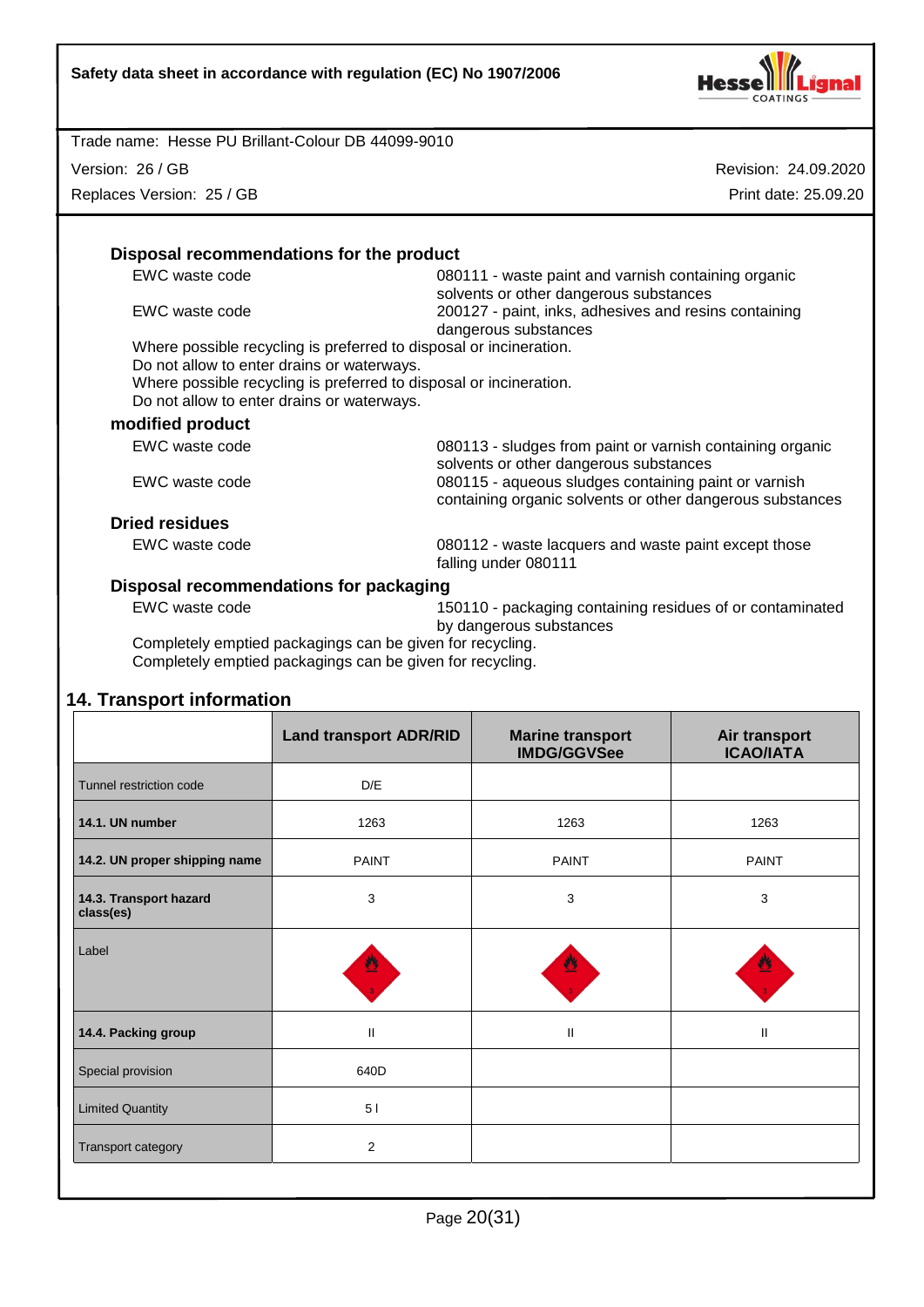

Revision: 24.09.2020 Trade name: Hesse PU Brillant-Colour DB 44099-9010 Print date: 25.09.20 Version: 26 / GB Replaces Version: 25 / GB **15. Regulatory information 15.1. Safety, health and environmental regulations/legislation specific for the substance or mixture VOC** VOC (EU) 46,3 % 519 g/l **15.2. Chemical safety assessment** For this substance / mixture a chemical safety assessment was not carried out. **16. Other information Hazard statements listed in Chapter 3** EUH066 Repeated exposure may cause skin dryness or cracking.<br>H225 Highly flammable liquid and vapour. H225 Highly flammable liquid and vapour.<br>H226 H226 Hammable liquid and vapour. Flammable liquid and vapour. H304 May be fatal if swallowed and enters airways. H312 Harmful in contact with skin. H315 Causes skin irritation. H317 May cause an allergic skin reaction. H319 Causes serious eye irritation. H332 Harmful if inhaled.<br>H335 May cause respira May cause respiratory irritation. H336 May cause drowsiness or dizziness. H373 May cause damage to organs through prolonged or repeated exposure. H411 Toxic to aquatic life with long lasting effects. **CLP categories listed in Chapter 3** Acute Tox. 4 **Acute toxicity, Category 4** Aquatic Chronic 2 Hazardous to the aquatic environment, chronic, Category 2 Asp. Tox. 1 **Aspiration hazard, Category 1** Eye Irrit. 2 Eye irritation, Category 2 Flam. Liq. 2 Flammable liquid, Category 2 Flam. Liq. 3 Flammable liquid, Category 3 Skin Irrit. 2 Skin irritation, Category 2 Skin Sens. 1A Skin sensitization, Category 1A STOT RE 2 Specific target organ toxicity - repeated exposure, Category 2 STOT SE 3 Specific target organ toxicity - single exposure, Category 3 **Abbreviations** Flam. Liq - Flammable liquids RID - Règlement international concernant le transport des marchandises dangereuses par chemin de fer (Regulations Concerning theInternational Transport of Dangerous Goods by Rail) IMDG - International Maritime Code for Dangerous Goods IATA - International Air Transport Association IATA-DGR - Dangerous Goods Regulations by the "International Air Transport Association" (IATA) ICAO-TI - Technical Instructions by the "International Civil Aviation Organization" (ICAO) GHS - Globally Harmonized System of Classification and Labelling of Chemicals EINECS - European Inventory of Existing Commercial Chemical Substances CAS - Chemical Abstracts Service (division of the American Chemical Society) GefStoffV - Gefahrstoffverordnung (Ordinance on Hazardous Substances, Germany) LOAEL - Lowest Observed Adverse Effect Level LOEL - Lowest Observed Effect Level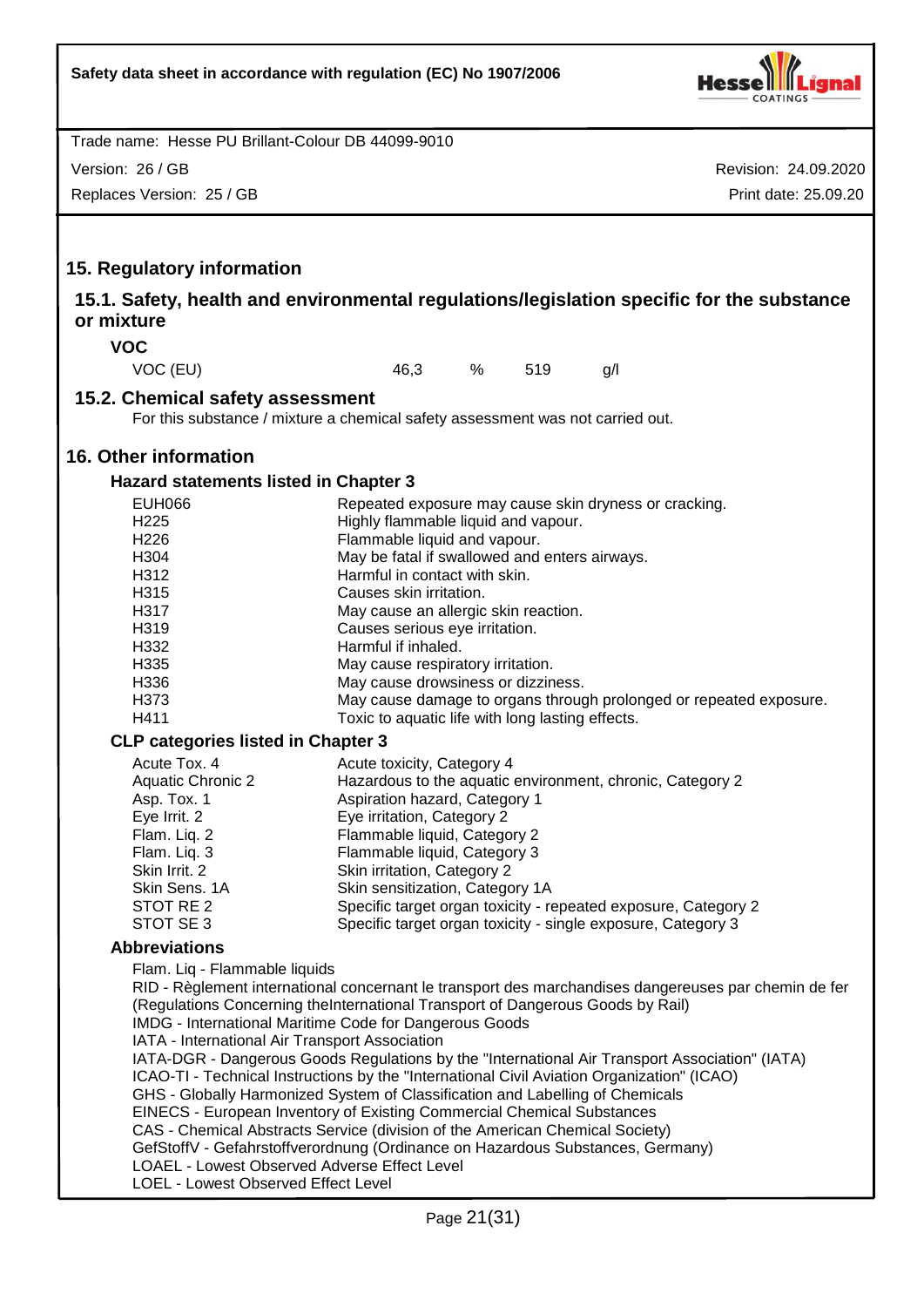

Version: 26 / GB

Replaces Version: 25 / GB

Revision: 24.09.2020 Print date: 25.09.20

NOAEL - No Observed Adverse Effect Level NOEC - No Observed Effect Concentration NOEL - No Observed Effect Level OECD - Organisation for Econpmic Cooperation and Development VOC - Volatile Organic Compounds Changes since the last version are highlighted in the margin (\*\*\*). This version replaces all previous versions.

This safety datasheet only contains information relating to safety and does not replace any product information or product specification.

The information provided in this Safety Data Sheet is correct to the best of our knowledge, information and belief at the date of its publication. The information given is designed only as a guidance for safe handling, use, processing, storage, transportation, disposal and release and is not to be considered a warranty or quality specification.

The information relates only to the specific material designated and may not be valid for such material used in combination with any other materials or in any process, unless specified in the text.

The information contained herein is based on the present state of our knowledge and does therefore not guarantee certain properties.

# **Annex to the extended Safety Data Sheet (eSDS)**

#### **Short title of the exposure scenario**

ES001 - Industrial applications: industrial spraying (inside)

#### **Use of the substance/preparation**

Surface treatment of wood and other materials

#### **Use**

| Industrial uses: Uses of substances as such or in preparations at industrial sites |
|------------------------------------------------------------------------------------|
| Industrial use of processing aids in processes and products, not becoming part of  |
| articles                                                                           |
| Industrial use resulting in inclusion into or onto a matrix                        |
| Industrial spraying                                                                |
|                                                                                    |

# **Contributing exposure scenario controlling environmental exposure**

#### **Use**

| ERC4<br>articles<br>ERC5 | hveical form | himnil                                                                            |
|--------------------------|--------------|-----------------------------------------------------------------------------------|
|                          |              | Industrial use resulting in inclusion into or onto a matrix                       |
|                          |              |                                                                                   |
|                          |              | Industrial use of processing aids in processes and products, not becoming part of |

# **Physical form**

**Maximum amount used per time or activity**

Emission days per site:  $\leq$  300

#### **Other relevant operational conditions**

Use: Room temperature

Drying and through-curing takes place at ambient temperature or at higher temperatures.

Where possible recycling is preferred to disposal or incineration.

Do not allow to enter soil, waterways or waste water canal.

Dispose of rinse water in accordance with local and national regulations.

#### **Waste water**

Do not discharge into the drains/surface waters/groundwater. Spray cabin waters are to be conducted after mechanical pretreatment into a wastewater treatment facility.

#### **Exhaust air**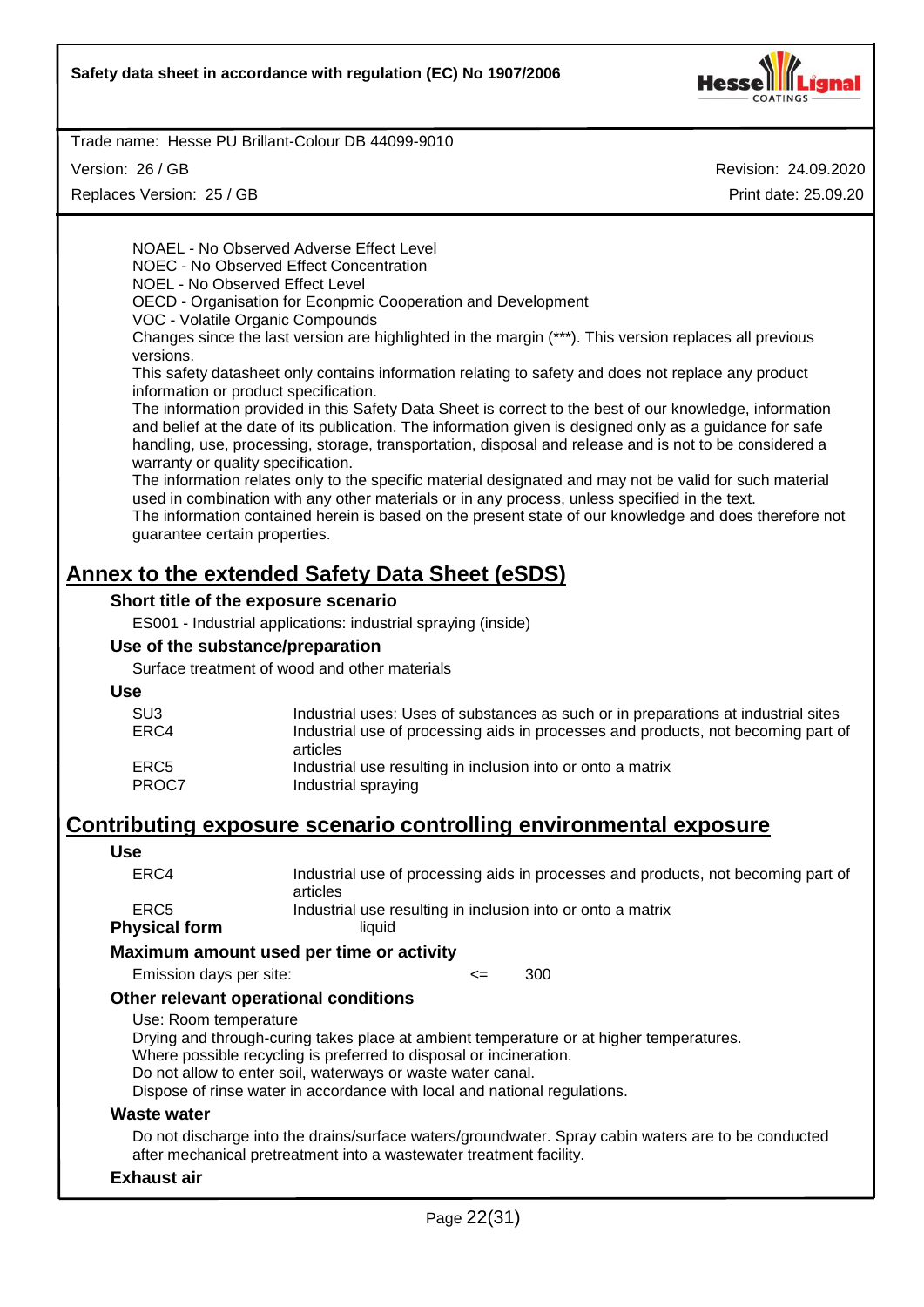

Version: 26 / GB

Replaces Version: 25 / GB

Revision: 24.09.2020 Print date: 25.09.20

Keep container closed. Avoid release to the environment.

#### **Soil**

Floors should be impervious, resistant to liquids and easy to clean.

#### **Disposal recommendations for the product**

| EWC waste code                                                                                                                                                 | 080111 - waste paint and varnish containing organic<br>solvents or other dangerous substances<br>200127 - paint, inks, adhesives and resins containing<br>dangerous substances                                           |
|----------------------------------------------------------------------------------------------------------------------------------------------------------------|--------------------------------------------------------------------------------------------------------------------------------------------------------------------------------------------------------------------------|
| Where possible recycling is preferred to disposal or incineration.                                                                                             |                                                                                                                                                                                                                          |
| Do not allow to enter drains or waterways.<br>Where possible recycling is preferred to disposal or incineration.<br>Do not allow to enter drains or waterways. |                                                                                                                                                                                                                          |
| modified product                                                                                                                                               |                                                                                                                                                                                                                          |
| EWC waste code                                                                                                                                                 | 080113 - sludges from paint or varnish containing organic<br>solvents or other dangerous substances<br>080115 - aqueous sludges containing paint or varnish<br>containing organic solvents or other dangerous substances |

#### **Dried residues**

EWC waste code 080112 - waste lacquers and waste paint except those falling under 080111

#### **Disposal recommendations for packaging**

EWC waste code 150110 - packaging containing residues of or contaminated by dangerous substances

Completely emptied packagings can be given for recycling. Completely emptied packagings can be given for recycling.

# **Contributing exposure scenario controlling worker exposure**

#### **Use**

SU3 Industrial uses: Uses of substances as such or in preparations at industrial sites PROC7 Industrial spraying **Physical form** liquid

#### **Maximum amount used per time or activity**

| Duration of exposure  | <= |      | h/d |
|-----------------------|----|------|-----|
| Frequency of exposure | <= | -220 | d/a |

#### **Other relevant operational conditions**

Use: Room temperature

Drying and through-curing takes place at ambient temperature or at higher temperatures. Read attached instructions before use.

#### **Product substance and product safety related measures**

Mainly used in closed systems. Apply technical measures to comply with the occupational exposure limits. Where reasonably practicable this should be achieved by the use of local exhaust ventilation and good general extraction. Provide for sufficient ventilation. This can be achieved by local exhaust or general exhaust air collection. Wear a suitable respirator if the ventilation is not sufficient to keep the solvent vapour concentration below the occupational limit values.

#### **Respiratory protection**

Avoid inhalation of vapour and spray mist. Use breathing apparatus if exposed to vapours/dust/aerosol. Recommended Filter type: Respiratory protection mask with combination filter A/P2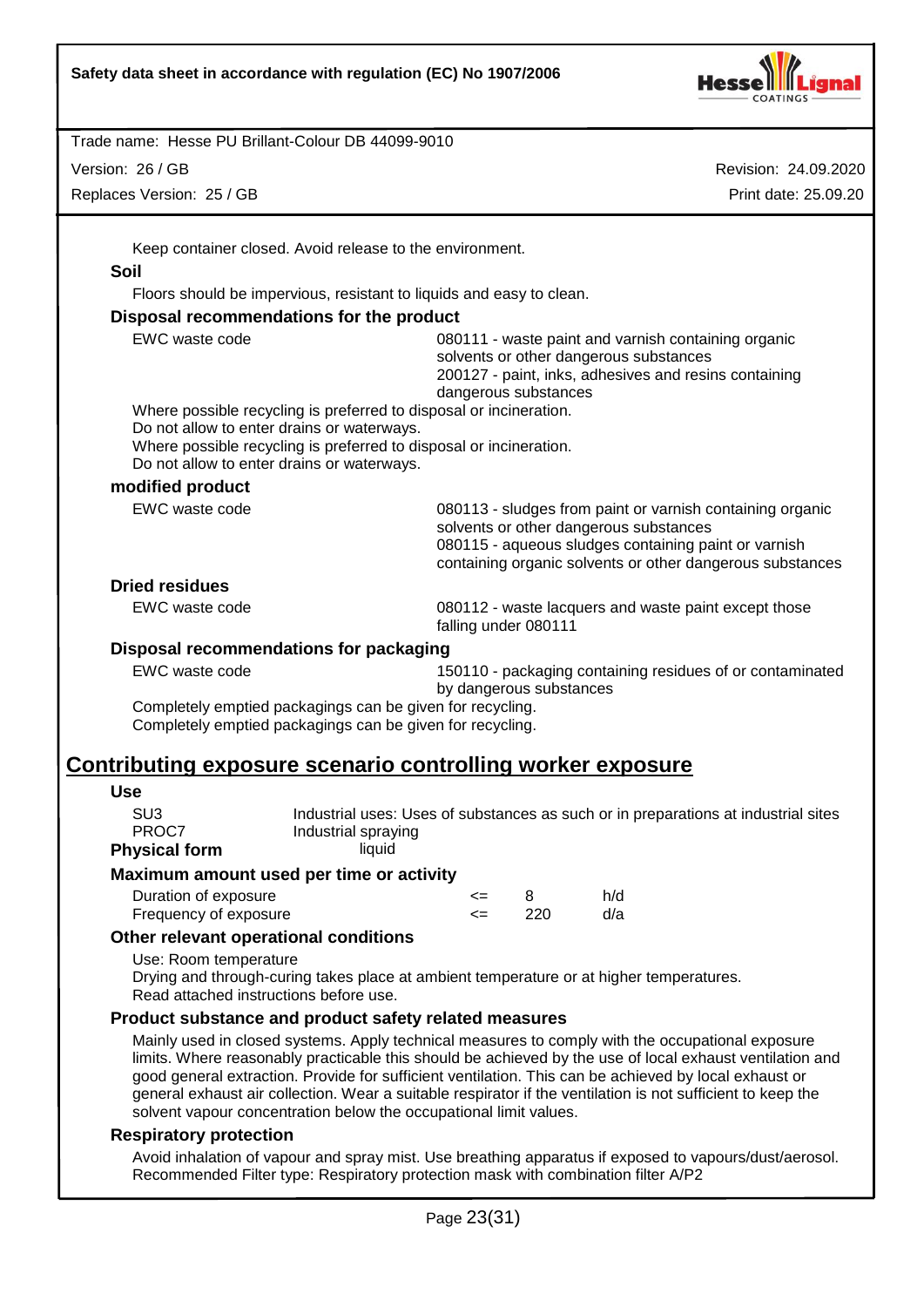

Trade name: Hesse PU Brillant-Colour DB 44099-9010

Version: 26 / GB

Replaces Version: 25 / GB

Revision: 24.09.2020 Print date: 25.09.20

## **Hand protection**

Protective gloves complying with EN 374.

Glove material

Multilayer gloves made from Appropriate Material Fluorinated rubber / butyl-rubber

Material thickness  $> = 0.7$ 

Breakthrough time >= 30

This recommendation is valid only for the product named in this safety data sheet supplied by us, and only for the indicated intended use purposes.

For special purposes, it is recommended to check the resistance to chemicals of the protective gloves mentioned above together with the supplier of these gloves.

The instructions and information provided by the glove manufacturer on use, storage, maintenance and replacement must be followed.

The breakthrough time must be greater than the end use time of the product.

Gloves should be replaced regularly and if there is any sign of damage to the glove material.

The performance or effectiveness of the glove may be reduced by physical/ chemical damage and poor maintenance.

#### **Eye protection**

Wear eye glasses with side protection according to EN 166.

#### **Body protection**

Wear suitable protective clothing. Remove contaminated clothing and wash it before reuse. Wash hands before breaks and after work.

#### **Exposure estimation and reference to its source**

#### **Workers (industrial)**

| SU                                | SU <sub>3</sub>                            |
|-----------------------------------|--------------------------------------------|
| <b>PROC</b>                       | PROC7                                      |
| Assessment method                 | inhalation, long-term - local and systemic |
| Exposure assessment               | 27,54<br>mg/m <sup>3</sup>                 |
| Exposure assessment (method)      | <b>ECETOC TRA</b>                          |
| Risk characterisation ratio (RCR) | 0,1                                        |
| Lead substance                    | 2-methoxy-1-methylethyl acetate            |
| <b>Workers (industrial)</b>       |                                            |
| SU                                | SU <sub>3</sub>                            |
| <b>PROC</b>                       | PROC7                                      |
| Assessment method                 | dermal, long-term - local and systemic     |
| Exposure assessment               | 2,14<br>mg/kg/d                            |
| Exposure assessment (method)      | <b>ECETOC TRA</b>                          |
| Risk characterisation ratio (RCR) | 0,01                                       |
| Lead substance                    | 2-methoxy-1-methylethyl acetate            |
| <b>Workers (industrial)</b>       |                                            |
| SU                                | SU <sub>3</sub>                            |
| <b>PROC</b>                       | PROC <sub>10</sub>                         |
| Assessment method                 | inhalation, long-term - local and systemic |
| Exposure assessment               | 55,08<br>mg/m <sup>3</sup>                 |
| Exposure assessment (method)      | <b>ECETOC TRA</b>                          |
| Risk characterisation ratio (RCR) | 0,2                                        |
| Lead substance                    | 2-methoxy-1-methylethyl acetate            |
| <b>Workers (industrial)</b>       |                                            |
| SU                                | SU <sub>3</sub>                            |
|                                   |                                            |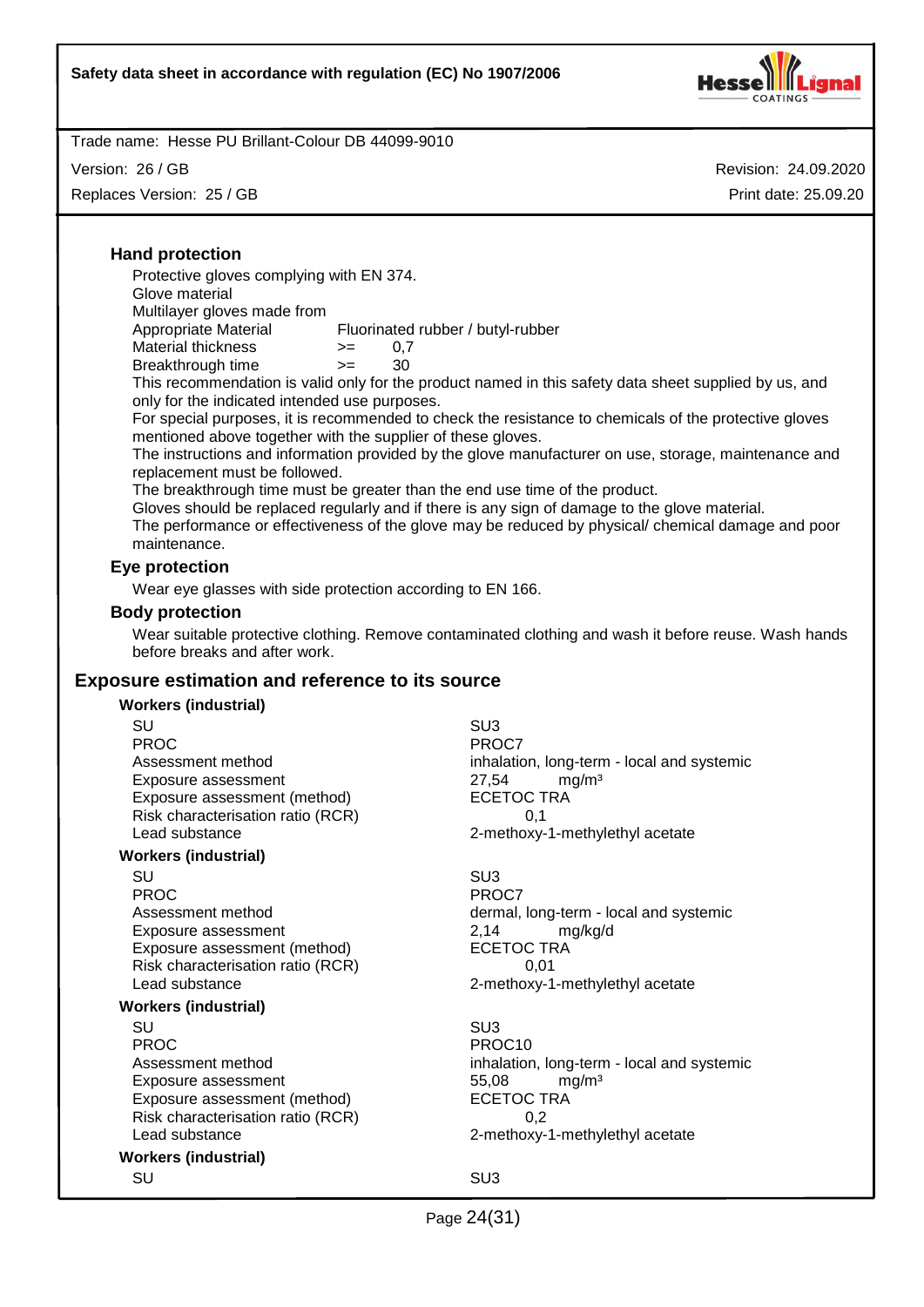

Exposure assessment (method)

Version: 26 / GB

Replaces Version: 25 / GB

**Workers (industrial)**

PROC PROCTER PROCTER PROCTER PROCTER PROCTER PROCTER PROCTER PROCTER PROCTER PROCTER PROCTER PROCTER PROCTER PROCTER PROCTER PROCTER PROCTER PROCTER PROCTER PROCTER PROCTER PROCTER PROCTER PROCTER PROCTER PROCTER PROCTER P Assessment method dermal, long-term - local and systemic Exposure assessment <br>
Exposure assessment (method) 
ECETOC TRA Risk characterisation ratio (RCR) 6.18 Lead substance **2-methoxy-1-methylethyl** acetate

SU SU3 PROC PROC13 Assessment method inhalation, long-term - local and systemic

Indoor use

Indoor use

Outdoor use

Indoor use

Revision: 24.09.2020 Print date: 25.09.20

# Exposure assessment and the three states of the S5,08 mg/m<sup>3</sup><br>Exposure assessment (method) exposure the SCETOC TRA Exposure assessment (method) Risk characterisation ratio (RCR) 0,2 Lead substance 2-methoxy-1-methylethyl acetate **Workers (industrial)** SU SU3 PROC PROC13 Assessment method dermal, long-term - local and systemic Exposure assessment details and the top of the typosure assessment (method) and the typosure and the typosure  $\frac{13}{71}$  mg/kg/d Exposure assessment (method) Risk characterisation ratio (RCR) 0,09 Lead substance example 2-methoxy-1-methylethyl acetate **Workers (industrial)** PROC PROCT PROCT PROCT Assessment method inhalation, long-term - local and systemic Exposure assessment 60,5 mg/m<sup>3</sup> Exposure assessment (method) ECETOC TRA Risk characterisation ratio (RCR) 0,126<br>Lead substance m-butyl acetate Lead substance **Workers (industrial)** PROC PROC10 Assessment method inhalation, long-term - systemic Exposure assessment <br>
Exposure assessment (method) 
<br>
ECETOC TRA Exposure assessment (method) Risk characterisation ratio (RCR) 0,504 Lead substance n-butyl acetate **Workers (industrial)** PROC PROCTES PROCTES PROCTES PROCTES Assessment method inhalation, long-term - systemic Exposure assessment <br>
Exposure assessment (method) 
<br>
ECETOC TRA Exposure assessment (method) Risk characterisation ratio (RCR) 0,504 Lead substance n-butyl acetate **Workers (industrial)** PROC PROC13 Assessment method inhalation, long-term - systemic Exposure assessment 242 mg/m<sup>3</sup>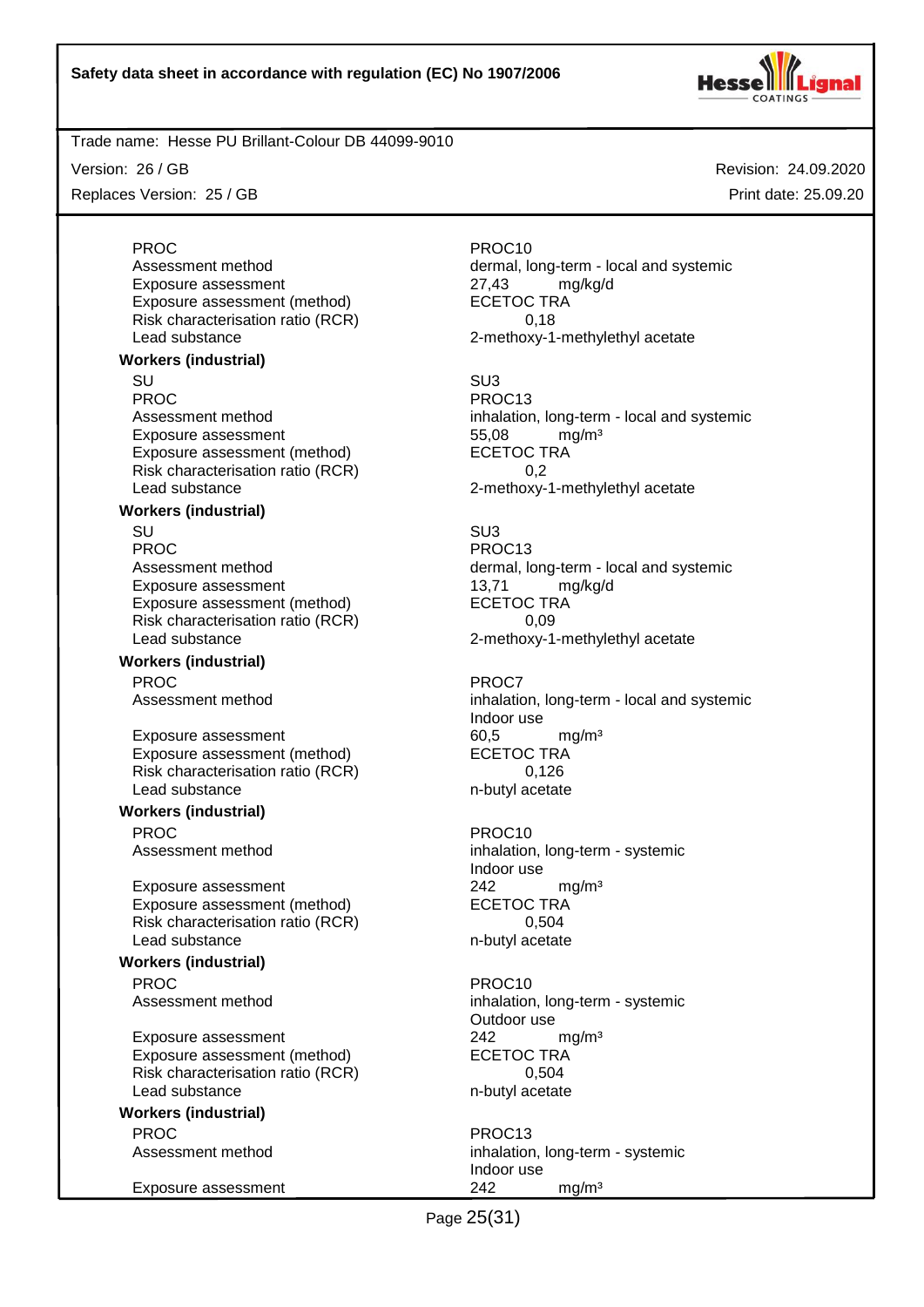

Trade name: Hesse PU Brillant-Colour DB 44099-9010

Version: 26 / GB

Replaces Version: 25 / GB

Exposure assessment (method) ECETOC TRA Risk characterisation ratio (RCR) 0.504 Lead substance n-butyl acetate

**Workers (industrial)** PROC PROC13

Exposure assessment <br>
Exposure assessment (method) 
<br>
ECETOC TRA Exposure assessment (method) Risk characterisation ratio (RCR) 0,504 Lead substance n-butyl acetate

#### **Workers (industrial)**

SU SU3 PROC<sup>PROC</sup> PROCT Assessment method inhalative

Exposure assessment 0,1 mg/m<sup>3</sup> Exposure assessment (method) ECETOC TRA Risk characterisation ratio (RCR) 0,34 Lead substance xylene

# **Workers (industrial)**

SU SU3 PROC PROC10 Assessment method inhalative

Exposure assessment 6,05 mg/m<sup>3</sup> Exposure assessment (method) ECETOC TRA Risk characterisation ratio (RCR) 0,172 Lead substance xylene

#### **Workers (industrial)**

SU SU3 PROC PROC13 Assessment method inhalative

Exposure assessment determined by the control of the match of the match manner of the match of the ECETOC TRA match of the match of the match of the match of the match of the match of the match of the match of the match of Exposure assessment (method) Risk characterisation ratio (RCR) 0,34 Lead substance xylene

Assessment method inhalation, long-term - systemic Outdoor use

Indoor use

Indoor use

Indoor use

# **Information on estimated exposure and downstream-user guidance**

# **Guidance for Downstream Users**

The downstream user can evaluate whether he operates within the conditions set in the exposure scenario on the basis of the information supplied. This evaluation can be conducted by an expert or using the risk assessment tools recommended by ECHA.

# **Annex to the extended Safety Data Sheet (eSDS)**

#### **Short title of the exposure scenario**

ES003 - Professional uses: Non industrial spraying (inside)

# **Use of the substance/preparation**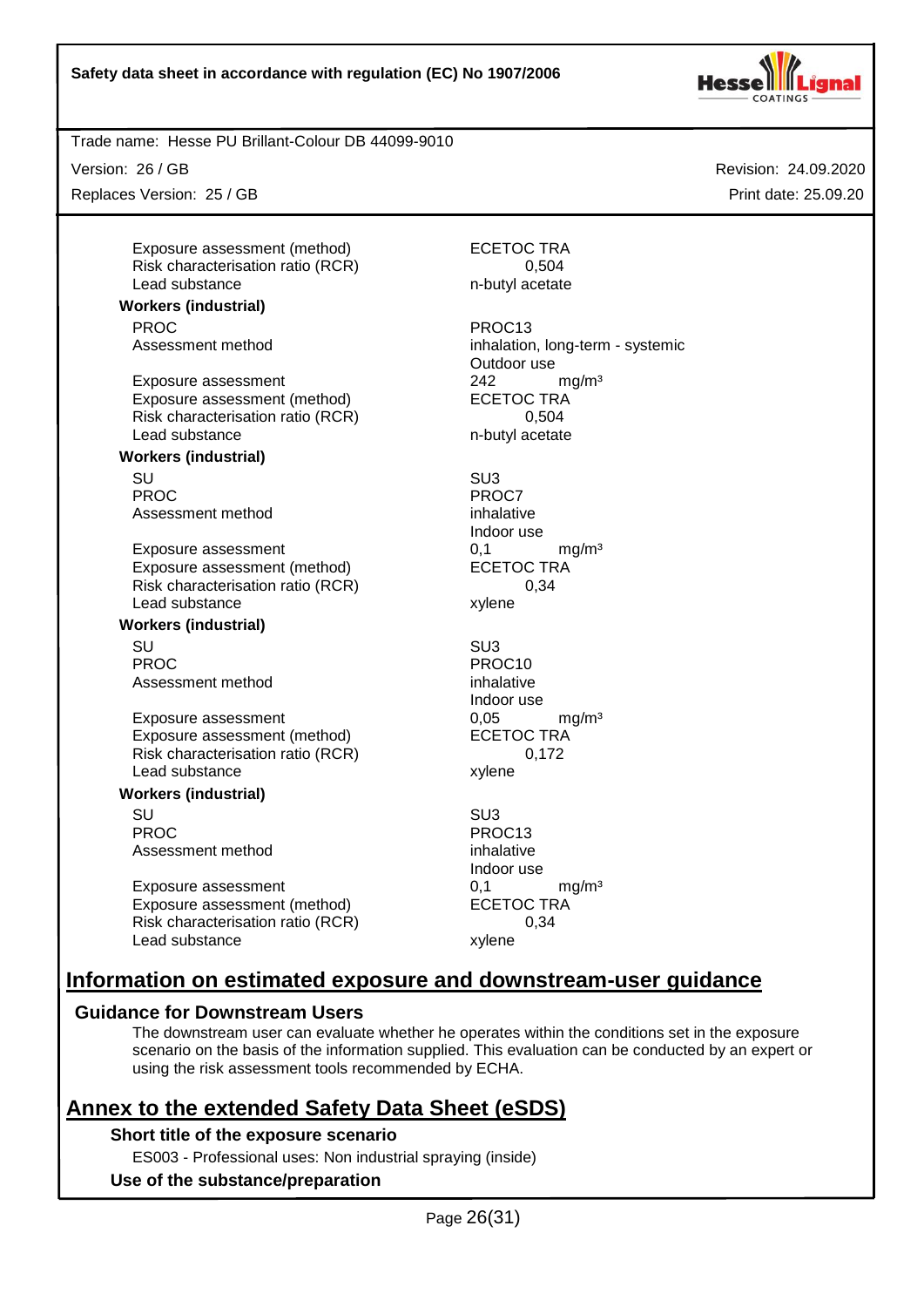

Version: 26 / GB

Replaces Version: 25 / GB

Revision: 24.09.2020 Print date: 25.09.20

Surface treatment of wood and other materials

**Use**

| <b>SU22</b> | Professional uses: Public domain (administration, education, entertainment,<br>services, craftsmen) |
|-------------|-----------------------------------------------------------------------------------------------------|
| ERC8a       | Wide dispersive indoor use of processing aids in open systems                                       |
| ERC8c       | Wide dispersive indoor use resulting in inclusion into or onto a matrix                             |
| PROC11      | Non industrial spraying                                                                             |

# **Contributing exposure scenario controlling environmental exposure**

**Use**

| ERC8a                | Wide dispersive indoor use of processing aids in open systems           |
|----------------------|-------------------------------------------------------------------------|
| ERC8c                | Wide dispersive indoor use resulting in inclusion into or onto a matrix |
| <b>Physical form</b> | liquid                                                                  |

**Maximum amount used per time or activity**

Emission days per site:  $\leq$  250

#### **Other relevant operational conditions**

Use: Room temperature

Drying and through-curing takes place at ambient temperature or at higher temperatures. Volatile organic substances will volatilise into the atmospheric air inside.

Where possible recycling is preferred to disposal or incineration.

Do not allow to enter soil, waterways or waste water canal.

Dispose of rinse water in accordance with local and national regulations.

#### **Waste water**

Do not discharge into the drains/surface waters/groundwater. Spray cabin waters are to be conducted after mechanical pretreatment into a wastewater treatment facility.

#### **Exhaust air**

Keep container closed. Avoid release to the environment.

#### **Soil**

Floors should be impervious, resistant to liquids and easy to clean.

#### **Disposal recommendations for the product**

| EWC waste code                                                                           | 080111 - waste paint and varnish containing organic<br>solvents or other dangerous substances<br>200127 - paint, inks, adhesives and resins containing<br>dangerous substances                                           |
|------------------------------------------------------------------------------------------|--------------------------------------------------------------------------------------------------------------------------------------------------------------------------------------------------------------------------|
|                                                                                          | Where possible recycling is preferred to disposal or incineration.                                                                                                                                                       |
| Do not allow to enter drains or waterways.<br>Do not allow to enter drains or waterways. | Where possible recycling is preferred to disposal or incineration.                                                                                                                                                       |
| modified product                                                                         |                                                                                                                                                                                                                          |
| EWC waste code                                                                           | 080113 - sludges from paint or varnish containing organic<br>solvents or other dangerous substances<br>080115 - aqueous sludges containing paint or varnish<br>containing organic solvents or other dangerous substances |

#### **Dried residues**

EWC waste code 080112 - waste lacquers and waste paint except those falling under 080111

#### **Disposal recommendations for packaging**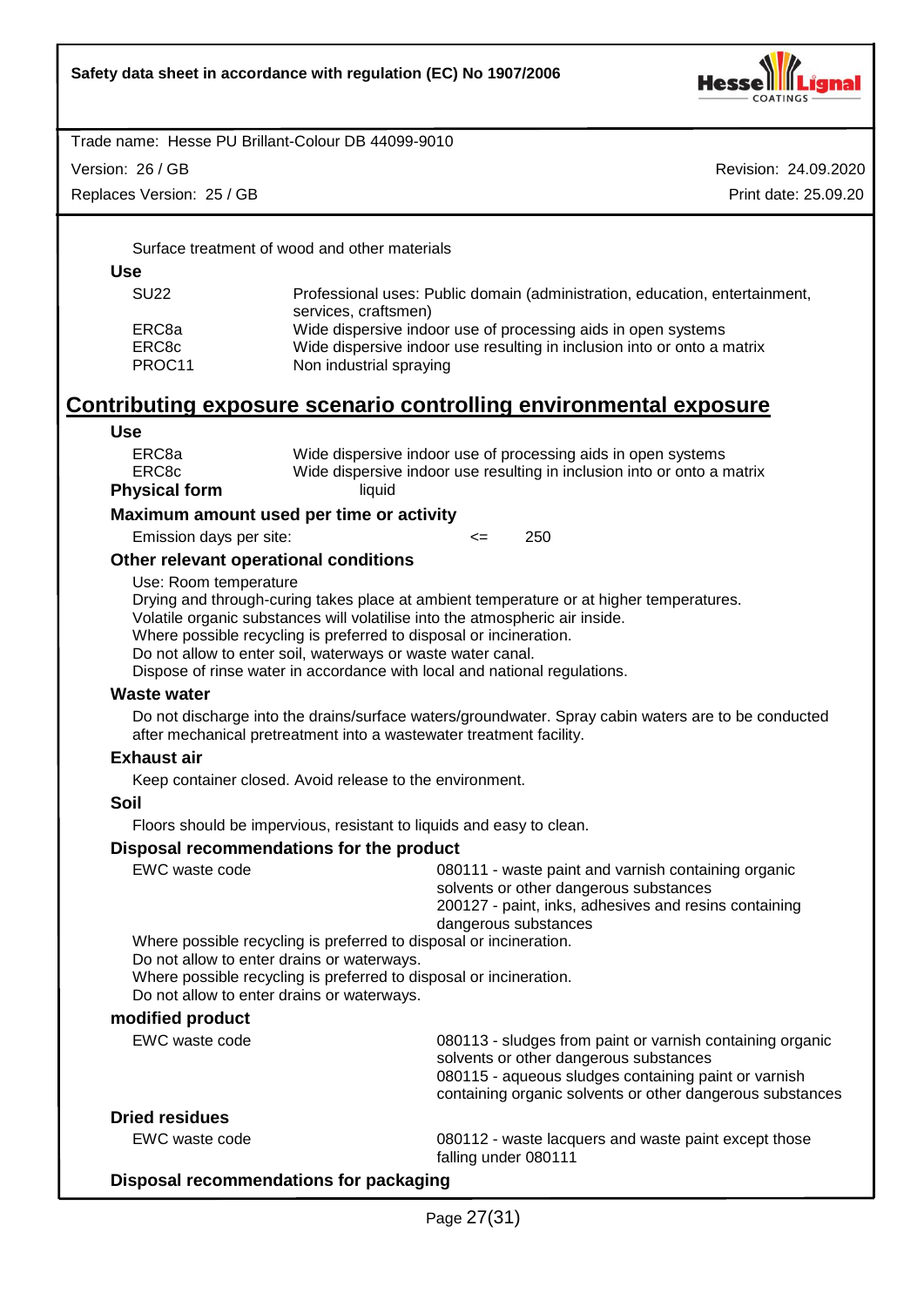

Version: 26 / GB

Replaces Version: 25 / GB

Revision: 24.09.2020 Print date: 25.09.20

EWC waste code 150110 - packaging containing residues of or contaminated by dangerous substances

Completely emptied packagings can be given for recycling. Completely emptied packagings can be given for recycling.

# **Contributing exposure scenario controlling worker exposure (professional)**

#### **Short title of the exposure scenario**

Substance number:CES006

#### **Use**

| SU <sub>22</sub>     | Professional uses: Public domain (administration, education, entertainment, |
|----------------------|-----------------------------------------------------------------------------|
|                      | services, craftsmen)                                                        |
| PROC11               | Non industrial spraying                                                     |
| <b>Physical form</b> | liauid                                                                      |

#### **Maximum amount used per time or activity**

| Duration of exposure  | <= |      | h/d |
|-----------------------|----|------|-----|
| Frequency of exposure | <= | -220 | d/a |

#### **Other relevant operational conditions**

Use: Room temperature

Drying and through-curing takes place at ambient temperature or at higher temperatures. Volatile organic substances will volatilise into the atmospheric air inside. Read attached instructions before use.

#### **Product substance and product safety related measures**

Apply technical measures to comply with the occupational exposure limits. Where reasonably practicable this should be achieved by the use of local exhaust ventilation and good general extraction. Provide for sufficient ventilation. This can be achieved by local exhaust or general exhaust air collection. Wear a suitable respirator if the ventilation is not sufficient to keep the solvent vapour concentration below the occupational limit values.

#### **Respiratory protection**

Avoid inhalation of vapour and spray mist. Use breathing apparatus if exposed to vapours/dust/aerosol. Recommended Filter type: Respiratory protection mask with combination filter A/P2

#### **Hand protection**

Protective gloves complying with EN 374.

Glove material

Multilayer gloves made from

Appropriate Material Fluorinated rubber / butyl-rubber

| Material thickness | >= | 0.7 |
|--------------------|----|-----|
| Breakthrough time  | >= | 30  |

This recommendation is valid only for the product named in this safety data sheet supplied by us, and only for the indicated intended use purposes.

For special purposes, it is recommended to check the resistance to chemicals of the protective gloves mentioned above together with the supplier of these gloves.

The instructions and information provided by the glove manufacturer on use, storage, maintenance and replacement must be followed.

The breakthrough time must be greater than the end use time of the product.

Gloves should be replaced regularly and if there is any sign of damage to the glove material.

The performance or effectiveness of the glove may be reduced by physical/ chemical damage and poor maintenance.

#### **Eye protection**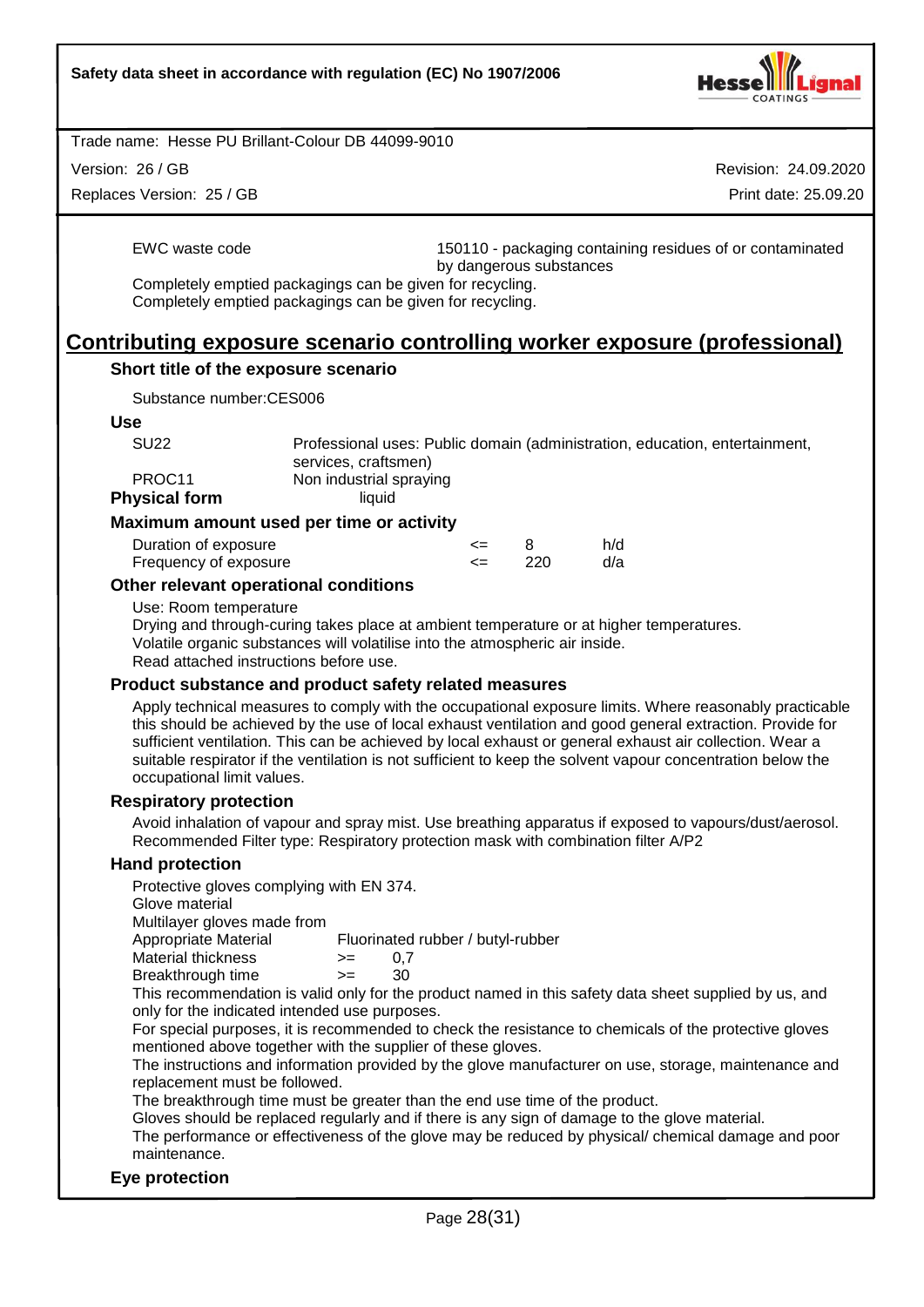

Version: 26 / GB

Replaces Version: 25 / GB

Revision: 24.09.2020 Print date: 25.09.20

Wear eye glasses with side protection according to EN 166.

#### **Body protection**

Wear suitable protective clothing. Remove contaminated clothing and wash it before reuse. Wash hands before breaks and after work.

### **Exposure estimation and reference to its source**

#### **Workers (professional)**

SU SU22 PROC PROC13 Exposure assessment 55,08 mg/m<sup>3</sup> Exposure assessment (method) ECETOC TRA Risk characterisation ratio (RCR) 0,2 Lead substance 2-methoxy-1-methylethyl acetate

#### **Workers (professional)**

SU SU22 PROC PROC13 Exposure assessment determined the manuform of the texposure assessment (method) and the texposure and texposure and texposure and texposure and texposure and texposure and texposure and texposure and texposure and texposu Exposure assessment (method) Risk characterisation ratio (RCR) 0,09 Lead substance example 2-methoxy-1-methylethyl acetate

#### **Workers (professional)**

PROC PROCTER PROCTER PROCTER PROCTER PROCTER PROCTER PROCTER PROCTER PROCTER PROCTER PROCTER PROCTER PROCTER PROCTER PROCTER PROCTER PROCTER PROCTER PROCTER PROCTER PROCTER PROCTER PROCTER PROCTER PROCTER PROCTER PROCTER P Exposure assessment 137,71 mg/m<sup>3</sup> Exposure assessment (method) ECETOC TRA Risk characterisation ratio (RCR) 0,5 Lead substance **2-methoxy-1-methylethyl** acetate

#### **Workers (professional)**

SU SU22 PROC PROC10 Exposure assessment<br>
Exposure assessment (method) exposure assessment (method) exposure assessment (method) Exposure assessment (method) Risk characterisation ratio (RCR) 0,18 Lead substance 2-methoxy-1-methylethyl acetate

#### **Workers (professional)**

SU SU22 PROC PROC11

Exposure assessment <br>
Exposure assessment (method) 
ECETOC TRA Exposure assessment (method) Risk characterisation ratio (RCR) 0,1 Lead substance **2-methoxy-1-methylethyl** acetate

# **Workers (professional)**

Assessment method inhalation, long-term - local and systemic

Assessment method dermal, long-term - local and systemic

SU SU22 Assessment method inhalation, long-term - local and systemic

Assessment method dermal, long-term - local and systemic

Assessment method inhalation, long-term - local and systemic Indoor use

SU SU22 PROC PROCHES PROCHES PROCHES PROCHES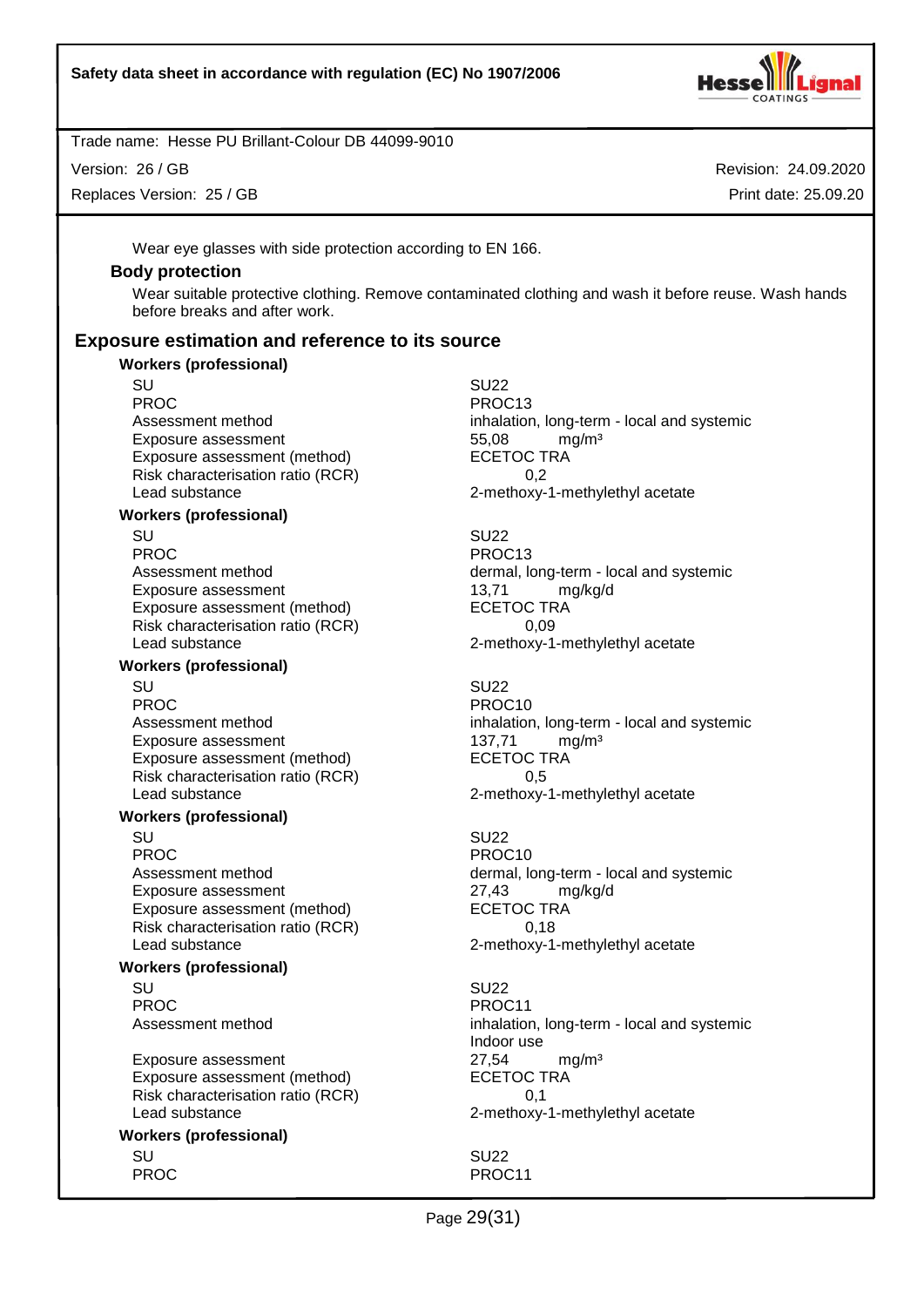

Exposure assessment (method)

Exposure assessment (method)

**Workers (professional)**

**Workers (professional)**

**Workers (professional)**

**Workers (professional)**

Version: 26 / GB

Replaces Version: 25 / GB

Assessment method dermal, long-term - local and systemic Indoor use Exposure assessment <br>
Exposure assessment (method) 
<br>
ECETOC TRA Risk characterisation ratio (RCR) 0.01 Lead substance **2-methoxy-1-methylethyl** acetate

SU SU22 PROC PROCHES PROC11 Assessment method inhalation, long-term - local and systemic Outdoor use Exposure assessment and the three states of the S5,08 mg/m<sup>3</sup><br>Exposure assessment (method) exposure the SCETOC TRA Risk characterisation ratio (RCR) 0,2 Lead substance **2-methoxy-1-methylethyl** acetate

SU SU22 PROC PROC11 Assessment method dermal, long-term - local and systemic Outdoor use Exposure assessment 107,14 mg/kg/d Exposure assessment (method) ECETOC TRA Risk characterisation ratio (RCR) 0,7 Lead substance 2-methoxy-1-methylethyl acetate SU SU21 Assessment method dermal, long-term - systemic Indoor use Exposure assessment 6 and 6 mg/kg/d Exposure assessment (method) ConsExpo v4.1 Risk characterisation ratio (RCR) 0,11 Lead substance **2-methoxy-1-methylethyl acetate** 2-methoxy-1-methylethyl acetate SU SU21 Assessment method inhalation, long-term - systemic Indoor use Exposure assessment 6,83 mg/m<sup>3</sup> Exposure assessment (method) ConsExpo v4.1 Risk characterisation ratio (RCR) 0,6 Lead substance **2-methoxy-1-methylethyl** acetate

SU SU22 PROC PROC11 Assessment method Long-term inhalative Exposure assessment and the control of the 242 mg/m<sup>3</sup> Exposure assessment (method) ECETOC TRA Risk characterisation ratio (RCR) 0,504 Lead substance n-butyl acetate

SU SU22 PROC PROCTER PROCTER PROCTER PROCTER PROCTER PROCTER PROCTER PROCTER PROCTER PROCTER PROCTER PROCTER PROCTER P Assessment method inhalative